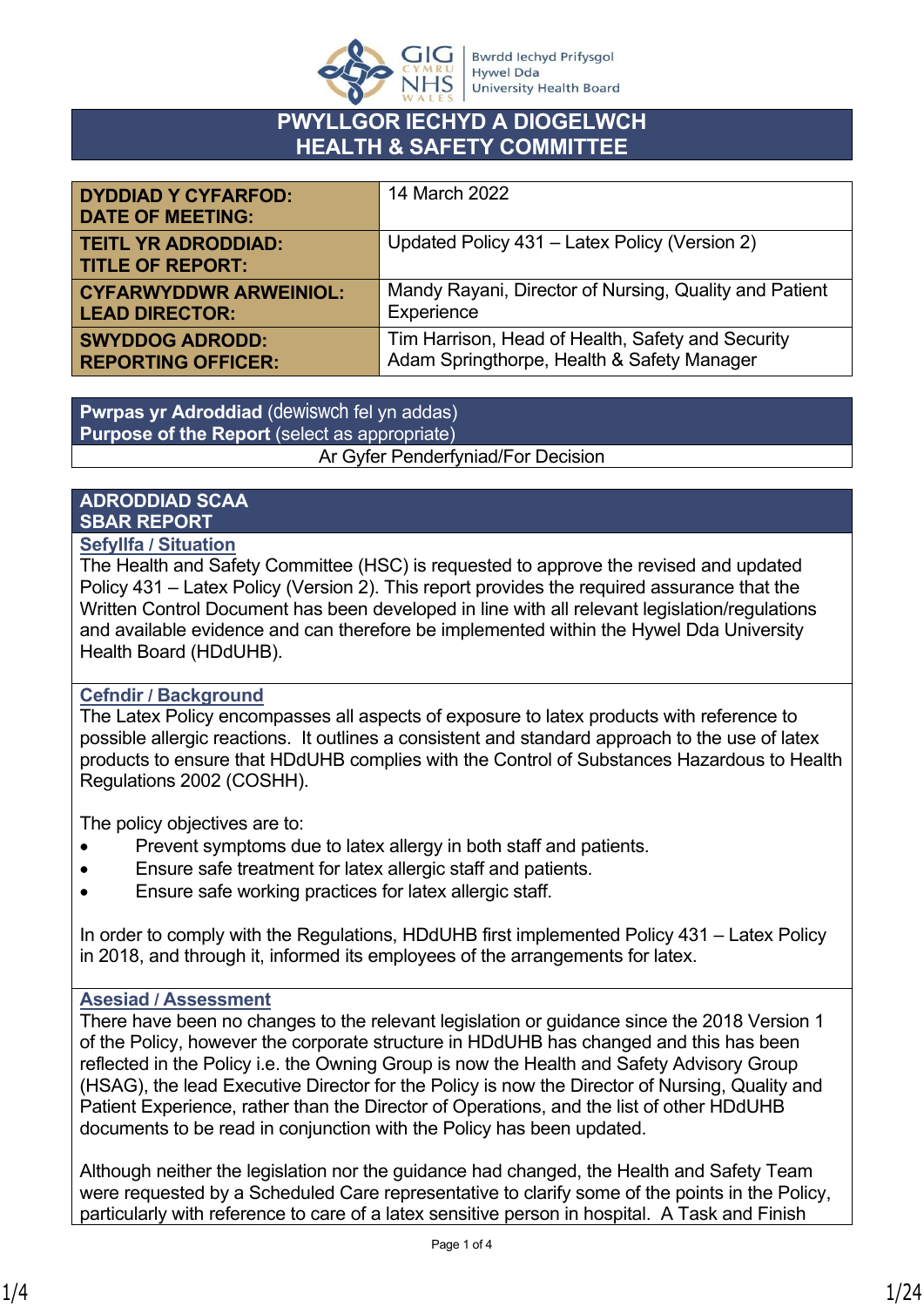Group meeting was held in January 2022 including representatives from Infection Control, Scheduled Care and Health and Safety to discuss the points raised and agree changes to the Policy. The changes are to Sections 11-13 and include a request for latex allergy information relating to patients to be ascertained and recorded wherever possible prior to admission at the consulting stage and also includes guidance on the protocol to be followed if it is discovered at the time of surgery that the patient has a latex allergy that has not been disclosed at preassessment (or where there has not been a pre-assessment).

The latex allergy section of the Occupational Health Department Health Questionnaire in Appendix 2 has been replaced with the current form.

The opportunity has also been taken as part of this update to introduce a record sheet for managers to log their annual hand checks for dermatitis for known latex users. This was developed in conjunction with the HDdUHB Occupational Health Consultant. It is included within the Policy as an appendix.

The reviewed and updated Policy was circulated to the full membership of the HSAG for comment for a period of two weeks. The Group comprises of representation from Health and Safety, Occupational Health, Operational Compliance and Manual Handling. Only minimal comments were received which have been actioned accordingly. The updated Policy was approved by the HSAG on 11<sup>th</sup> February 2022.

The Policy will be available in all areas via the HDdUHB Policy Internet site. For the Latex Policy to be successful, departmental managers will be required to ensure that latex risk assessments are conducted where required, as detailed in the Policy, and that actions are implemented and monitored within their areas of responsibility.

Compliance with this Policy will be monitored locally via the Workplace Inspection Checklist process and re-enforced within localities by local risk management and health and safety arrangements.

This document will be reviewed every three years or earlier should audit results or changes to legislation / practice within HDdUHB indicate otherwise.

A Summary Equality Impact Assessment has been undertaken and no evidence gathered to indicate a negative impact on any protected groups.

#### **Argymhelliad / Recommendation**

The Health and Safety Committee is requested to approve the revised and updated Policy 431 – Latex Policy (Version 2).

| <b>Amcanion: (rhaid cwblhau)</b><br>Objectives: (must be completed) |                                                         |
|---------------------------------------------------------------------|---------------------------------------------------------|
| <b>Committee ToR Reference:</b>                                     | 3.16 Approve organisational Health and Safety Policies, |
| Cyfeirnod Cylch Gorchwyl y Pwyllgor:                                | Procedures, Guidelines and Codes of Practice (policies  |
|                                                                     | within the scope of the Committee).                     |
| Cyfeirnod Cofrestr Risg Datix a Sgôr                                | Not applicable.                                         |
| Cyfredol:                                                           |                                                         |
| <b>Datix Risk Register Reference and</b>                            |                                                         |
| Score:                                                              |                                                         |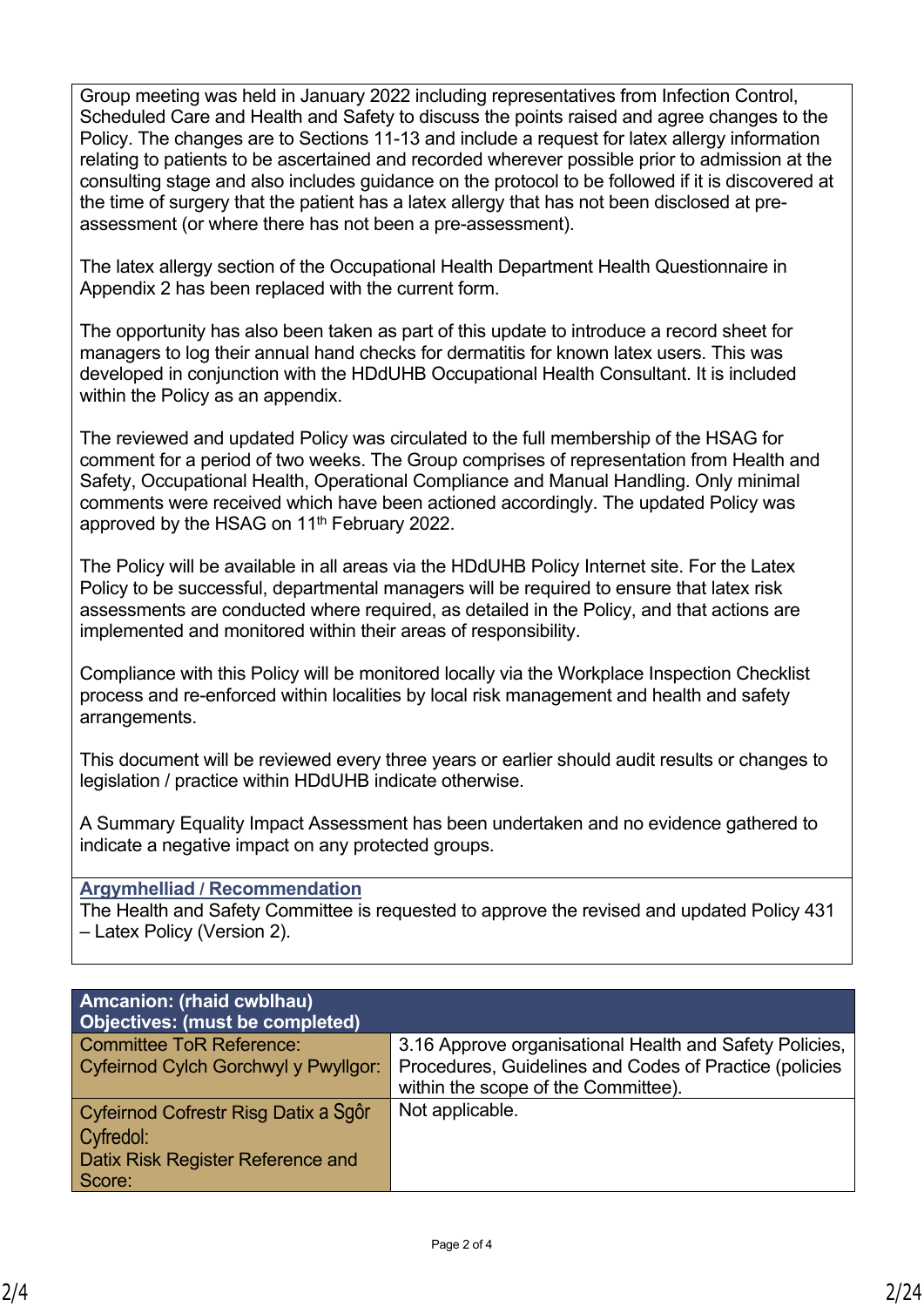| Safon(au) Gofal ac lechyd:<br>Health and Care Standard(s):                                                                                     | 1. Staying Healthy<br>1.1 Health Promotion, Protection and Improvement<br>2.1 Managing Risk and Promoting Health and Safety<br>7. Staff and Resources |
|------------------------------------------------------------------------------------------------------------------------------------------------|-------------------------------------------------------------------------------------------------------------------------------------------------------|
| <b>Amcanion Strategol y BIP:</b><br><b>UHB Strategic Objectives:</b>                                                                           | 1. Putting people at the heart of everything we do<br>4. The best health and wellbeing for our individuals,<br>families and communities               |
| <b>Amcanion Llesiant BIP:</b><br><b>UHB Well-being Objectives:</b><br><b>Hyperlink to HDdUHB Well-being</b><br><b>Objectives Annual Report</b> | 2. Develop a skilled and flexible workforce to meet the<br>changing needs of the modern NHS                                                           |

| <b>Gwybodaeth Ychwanegol:</b><br><b>Further Information:</b>                                                                                                           |                                                                                                                                                                                                                                                                                                                                                                              |
|------------------------------------------------------------------------------------------------------------------------------------------------------------------------|------------------------------------------------------------------------------------------------------------------------------------------------------------------------------------------------------------------------------------------------------------------------------------------------------------------------------------------------------------------------------|
| Ar sail tystiolaeth:<br>Evidence Base:                                                                                                                                 | Health and Safety Executive (2013) L5 (6th<br>٠<br>Edition) Control of substances hazardous to<br>health. Approved code of practice and guidance.<br><b>HSE Books.</b><br>Health and Safety Executive (2004) MS24 (2 <sup>nd</sup><br>٠<br>Edition) Medical aspects of occupational skin<br>disease. HSE Books.<br>Latex Policy for Staff and Patients, NHS Wirral,<br>2012. |
| <b>Rhestr Termau:</b><br><b>Glossary of Terms:</b>                                                                                                                     | As contained within the body of the report.                                                                                                                                                                                                                                                                                                                                  |
| Partïon / Pwyllgorau â ymgynhorwyd<br>ymlaen llaw y Pwyllgor Ansawdd<br>lechyd a Diogelwch:<br>Parties / Committees consulted prior<br>to Health and Safety Committee: | Policy Task and Finish Group.<br>Health and Safety Advisory Group.<br>Local consultation.                                                                                                                                                                                                                                                                                    |

| <b>Effaith: (rhaid cwblhau)</b><br>Impact: (must be completed)    |                                                                                                                     |
|-------------------------------------------------------------------|---------------------------------------------------------------------------------------------------------------------|
| <b>Ariannol / Gwerth am Arian:</b><br><b>Financial / Service:</b> | No additional financial impact from approving this updated<br>Policy.                                               |
| <b>Ansawdd / Gofal Claf:</b>                                      | There is a positive impact on staff safety, health and                                                              |
| <b>Quality / Patient Care:</b><br><b>Gweithlu:</b>                | wellbeing through compliance with this Policy.<br>Not applicable.                                                   |
| <b>Workforce:</b><br>Risg:                                        | Not applicable.                                                                                                     |
| <b>Risk:</b><br><b>Cyfreithiol:</b>                               | A breach of health and safety regulations can result in the                                                         |
| Legal:                                                            | issue of prohibition or improvement notices or criminal<br>proceedings.                                             |
| <b>Enw Da:</b><br><b>Reputational:</b>                            | Prosecutions and claims due to breaches in legislation or<br>personal injury claims can lead to negative publicity. |
| <b>Gyfrinachedd:</b><br><b>Privacy:</b>                           | Not applicable.                                                                                                     |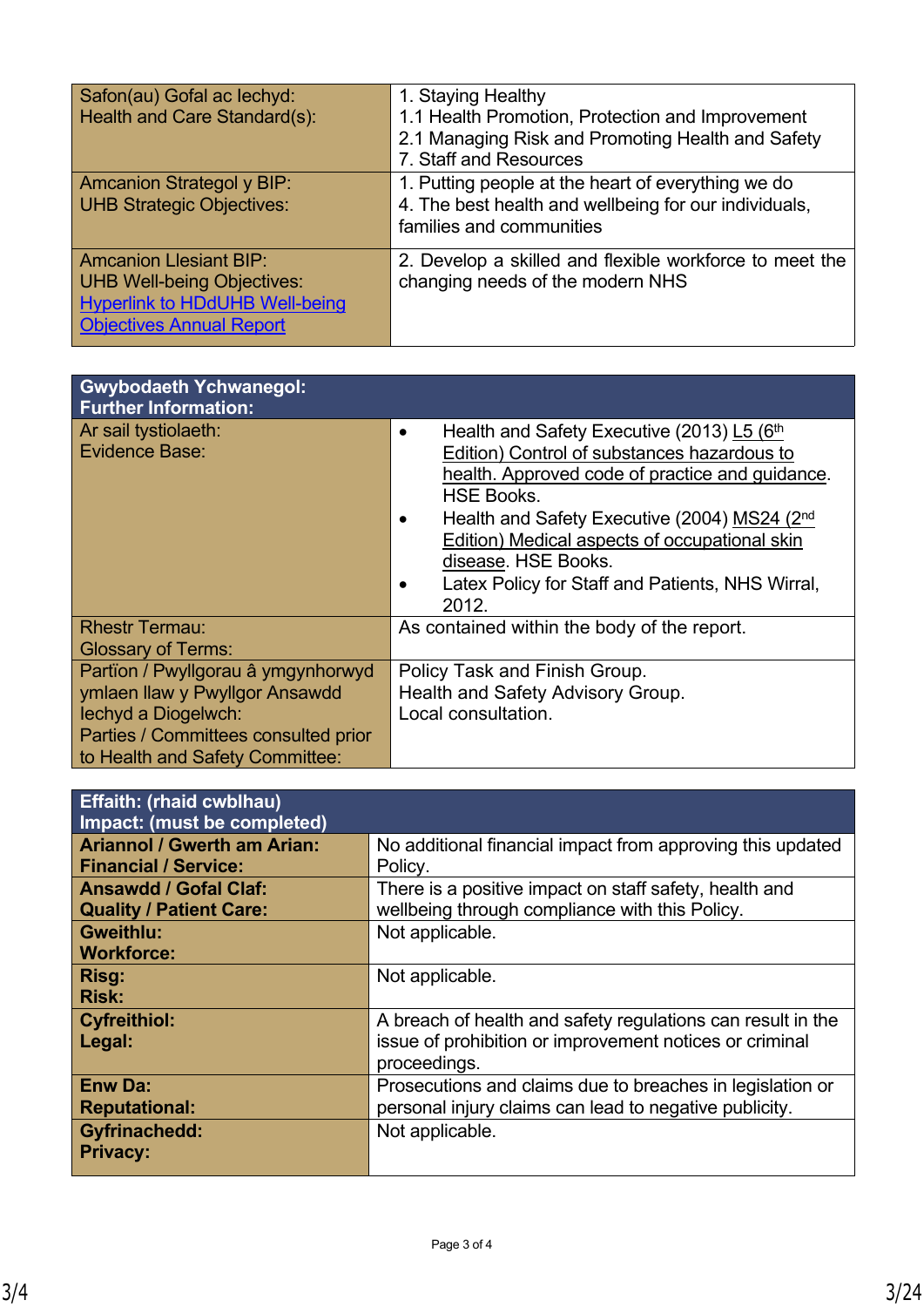| Cydraddoldeb:<br><b>Equality:</b> | The Equality Impact Assessment (EqIA) document from<br>2017 has been reviewed and updated.                                                                                                                                                                                                                        |
|-----------------------------------|-------------------------------------------------------------------------------------------------------------------------------------------------------------------------------------------------------------------------------------------------------------------------------------------------------------------|
|                                   | This policy will reduce the risk of latex sensitivity / allergy<br>through the control and management of latex exposure for<br>all groups of people. Early detection of latex sensitivity /<br>allergy offers early investigation and implementation of<br>controls to prevent sensitivity / allergy progressing. |
|                                   | No evidence gathered to indicate a negative impact on<br>any protected group(s).                                                                                                                                                                                                                                  |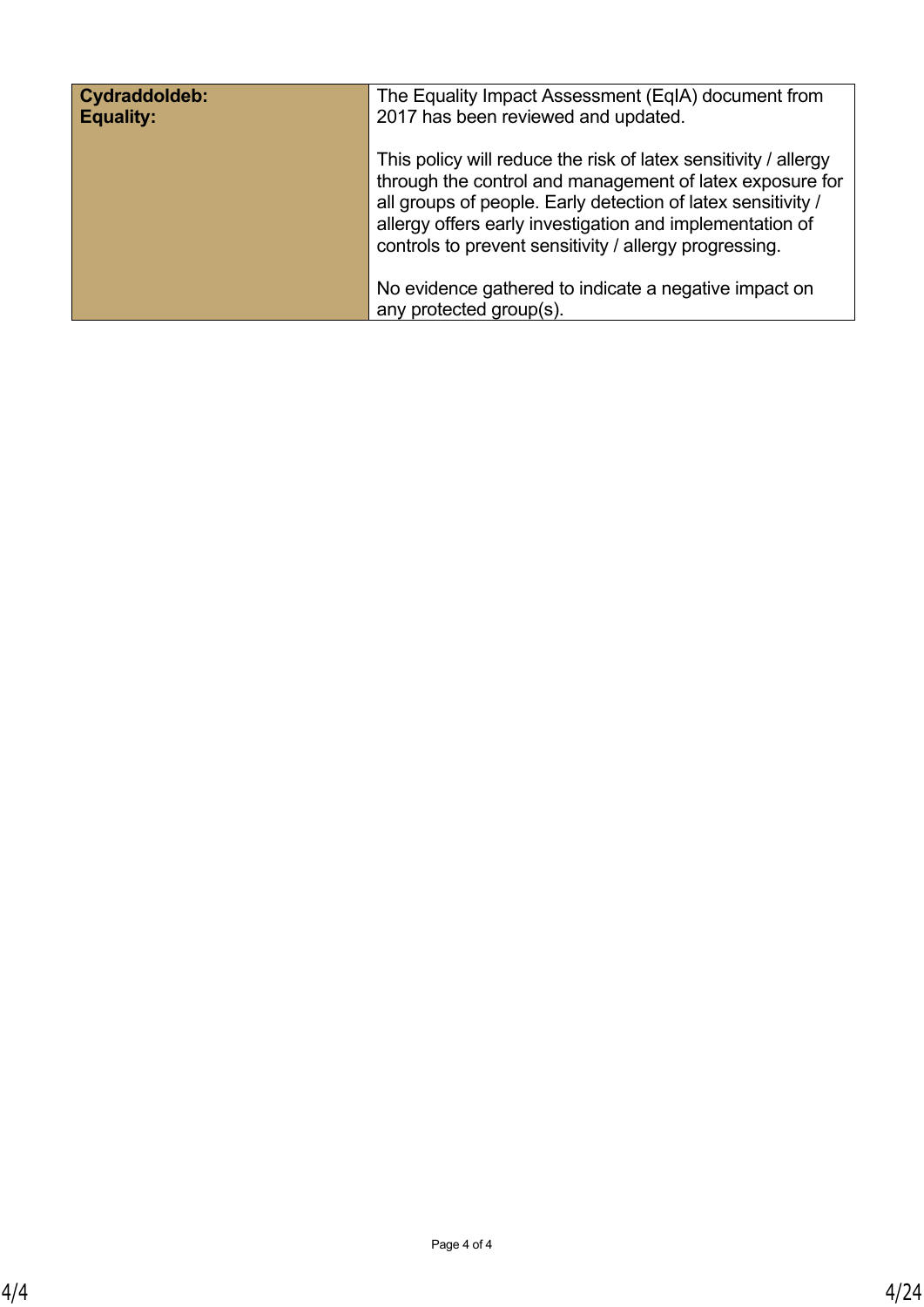

**Bwrdd lechyd Prifysgol** Hywel Dda University Health Board

# **Latex Policy**

## **FOR APPROVAL**

| <b>Policy</b><br>Number: | 431        | Supersedes:              |  | <b>Classification</b> |  | Corporate  |               |
|--------------------------|------------|--------------------------|--|-----------------------|--|------------|---------------|
|                          |            |                          |  |                       |  |            |               |
| Version                  | Date of    |                          |  | Date of               |  | Date made  | <b>Review</b> |
| <b>No</b>                | EqIA:      | Approved by:             |  | Approval:             |  | Active:    | Date:         |
| V1                       | 11/12/2017 | <b>HSEPSC</b>            |  | 09/02/2018            |  | 12/02/2018 | 09/02/2021    |
| V <sub>1</sub>           | 11/12/2017 | <b>HSEPSC - Extended</b> |  | 17/02/2021            |  | 17/06/2021 | 31/12/2021    |
| V <sub>1</sub>           | 11/12/2017 | <b>HSC - Extended</b>    |  | 10/01/2022            |  | 13/01/2022 | 10/07/2022    |
| V2                       | 10/02/2022 | <b>HSC</b>               |  |                       |  |            |               |

| <b>Brief Summary</b><br>of Document:  | The policy encompasses all aspects of exposure to latex products with<br>reference to possible allergic reactions. It outlines a consistent and standard<br>approach to the use of latex products.                                                                                                                                                                                                          |
|---------------------------------------|-------------------------------------------------------------------------------------------------------------------------------------------------------------------------------------------------------------------------------------------------------------------------------------------------------------------------------------------------------------------------------------------------------------|
|                                       |                                                                                                                                                                                                                                                                                                                                                                                                             |
| Scope:                                | This policy applies to all employees as well as those patients, visitors,<br>contractors and members of the public who come into contact with Latex<br>containing substances used by HDdUHB.                                                                                                                                                                                                                |
|                                       |                                                                                                                                                                                                                                                                                                                                                                                                             |
| To be read in<br>conjunction<br>with: | 010 - Health and Safety Policy<br>149 - Hand Hygiene Policy<br>151 - Personal Protective Equipment (PPE) Policy and Procedure<br>156 Risk Management Strategy & Policy<br>674 Risk Assessment Procedure<br>703 - Control of Substances Hazardous to Health (COSHH) Policy and<br>Procedure<br>894 'Putting Things Right' Management and Resolution of Concerns Policy<br>(Incidents, Complaints and Claims) |

| Owning group<br>/ committee Health & Safety Advisory Group / Health & Safety Committee |
|----------------------------------------------------------------------------------------|
|----------------------------------------------------------------------------------------|

| <b>Executive</b> | Mandy  | <b>Job Title</b> | Director of Nursing, Quality and Patient |
|------------------|--------|------------------|------------------------------------------|
| Director:        | Rayani |                  | Experience                               |

I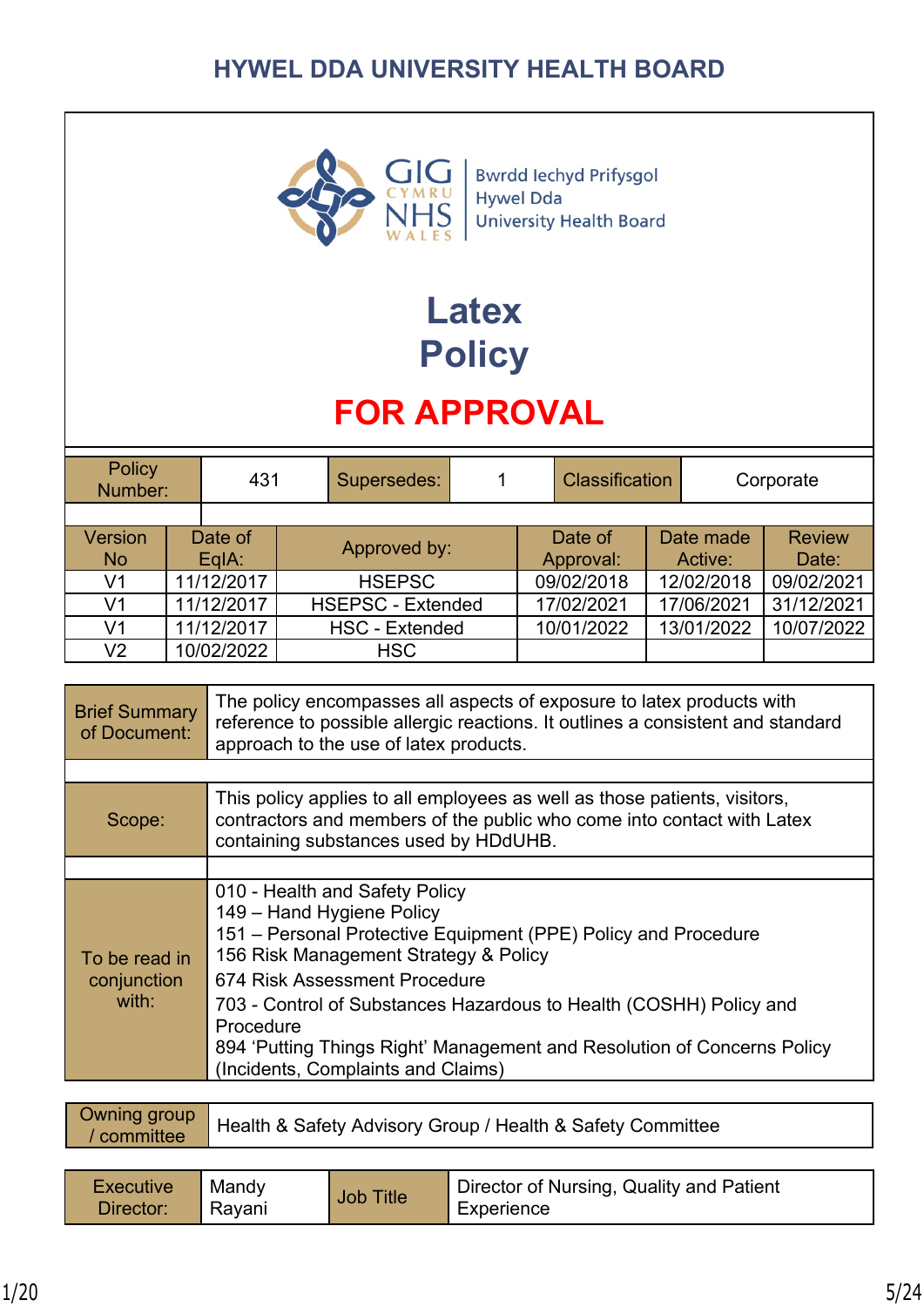| <b>Reviews and updates</b> |                        |            |  |  |
|----------------------------|------------------------|------------|--|--|
| Version                    | Summary of Amendments: | Date       |  |  |
| no:                        |                        | Approved:  |  |  |
|                            | <b>New Policy</b>      | 09/02/2018 |  |  |
| $\mathcal{D}$              | <b>Full Review</b>     |            |  |  |

### Glossary of terms

| Term                    | <b>Definition</b>                                          |
|-------------------------|------------------------------------------------------------|
| <b>NRL</b>              | <b>Natural Rubber Latex</b>                                |
| <b>COSHH</b>            | Control of Substances Hazardous to Health Regulations 2002 |
| Type 1 Reaction         | Immediate hypersensitivity reaction                        |
| $\vert$ Type 4 Reaction | Delayed hypersensitivity reaction                          |

|  | Keywords   Latex, Assessment, NRL, Natural Rubber Latex |  |
|--|---------------------------------------------------------|--|
|--|---------------------------------------------------------|--|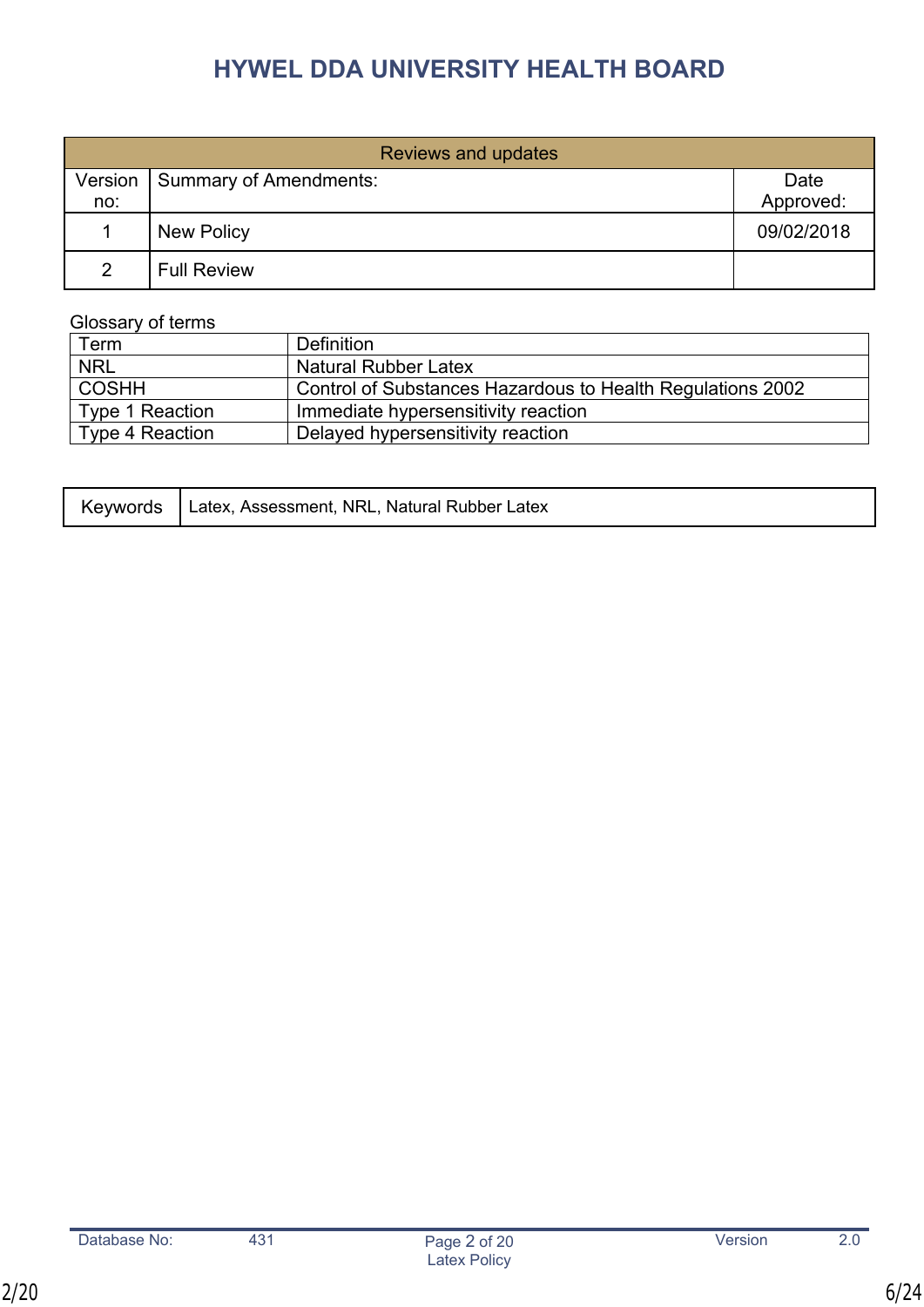### **CONTENTS**

| 1 <sup>1</sup>  |                                                                     |  |
|-----------------|---------------------------------------------------------------------|--|
| 2.              |                                                                     |  |
| 3.              |                                                                     |  |
| 4.              |                                                                     |  |
| 5.              |                                                                     |  |
| 6.              |                                                                     |  |
| 7 <sub>1</sub>  |                                                                     |  |
| 8.              |                                                                     |  |
| 9.              |                                                                     |  |
| 10 <sub>1</sub> |                                                                     |  |
| 11.             |                                                                     |  |
| 12.             |                                                                     |  |
| 13.             |                                                                     |  |
| 14.             |                                                                     |  |
| 15.             |                                                                     |  |
| 16.             |                                                                     |  |
| 17.             | ACKNOWLEDGEMENTS, REFERENCE MATERIAL & FURTHER INFORMATION12        |  |
| 18.             |                                                                     |  |
| 19.             | APPENDIX 2 - OCC. HEALTH DEPT: LATEX ALLERGY HEALTH QUESTIONNAIRE16 |  |
| 20.             |                                                                     |  |
| 21.             |                                                                     |  |
| 22.             | APPENDIX 5 - MANAGER'S ANNUAL HAND CHECK FOR DERMATITIS RECORD      |  |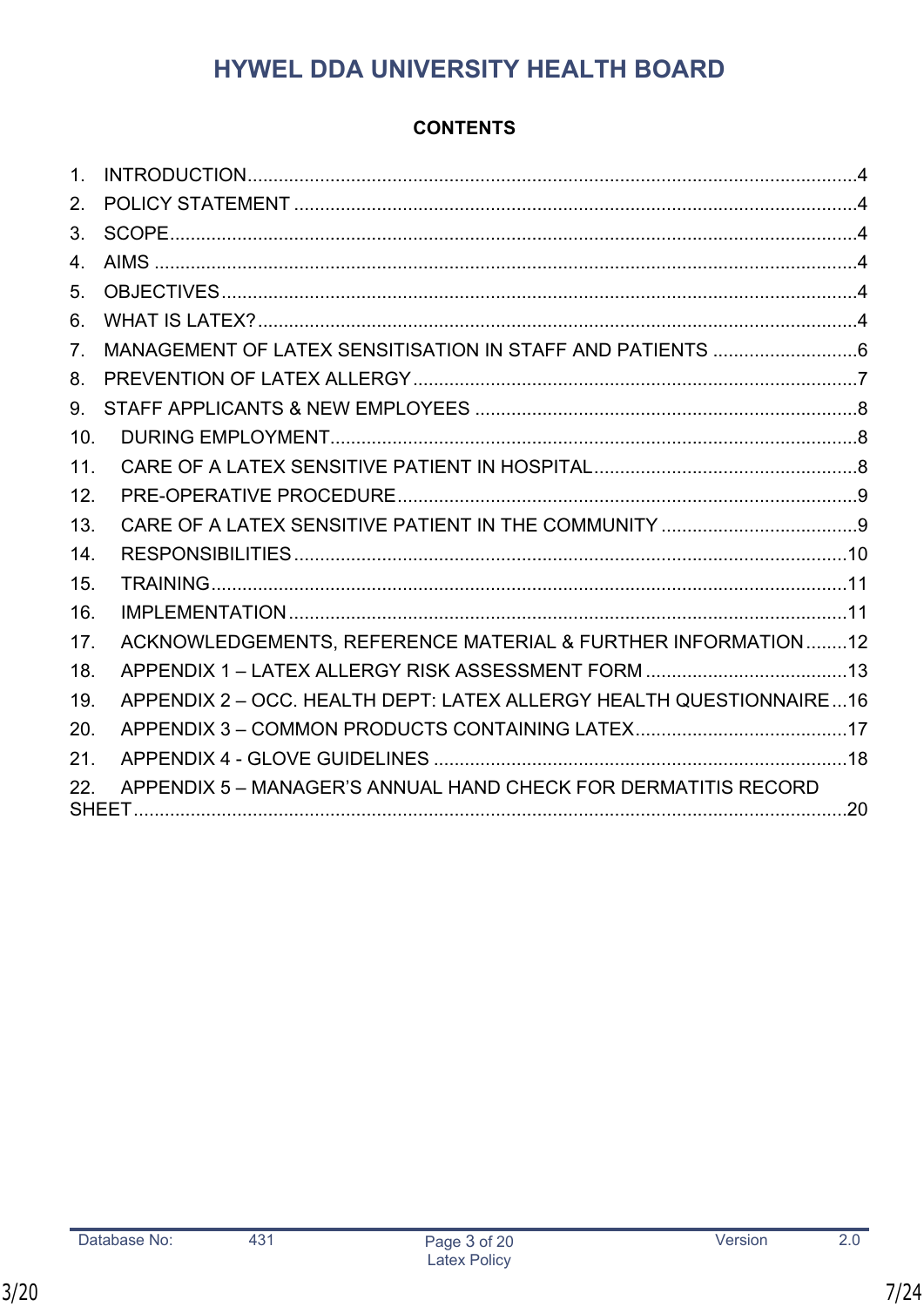#### <span id="page-7-0"></span>**1. INTRODUCTION**

The Hywel Dda University Health Board (HDdUHB) recognises that Natural Rubber Latex (NRL) can be hazardous to some patients and staff and that it is a potential sensitizer that may give rise to serious allergic reactions in those that have Type 1 latex allergy.

### <span id="page-7-1"></span>**2. POLICY STATEMENT**

This policy defines the specific organisational arrangements through which HDdUHB will reduce the risk of staff or patients developing Natural Rubber Latex allergy and ensure safe employment or treatment for those who become sensitised.

The policy includes sections relating to the management of staff and/or patients with a known or suspected latex allergy, and for the management of patients/staff considered to be at increased risk.

#### <span id="page-7-2"></span>**3. SCOPE**

This policy applies to all staff employed by HDdUHB and is required to be disseminated throughout the organisation. The subject of latex and the contents of this policy should feature in all clinical staff's induction programmes.

#### <span id="page-7-3"></span>**4. AIMS**

The aim of this policy is to provide guidance and raise awareness of the latest issues which affect patients and staff. The HDdUHB recognises the general duties imposed by the Health and Safety at Work Act, and the Control of Substances Hazardous to Health (COSHH) Regulations and as such has an obligation to minimise latex exposure so far as is reasonably practicable.

#### <span id="page-7-4"></span>**5. OBJECTIVES**

The policy objectives are to:

- Prevent symptoms due to Latex allergy in both staff and patients.
- Ensure safe treatment for latex allergic staff and patients.
- Ensure safe working practices for latex allergic staff.

### <span id="page-7-5"></span>**6. WHAT IS LATEX?**

Latex is a natural product made from the rubber tree plant. It is used extensively in the manufacturing industry.

Latex consists of natural proteins and chemicals. Some individuals can be allergic to the **proteins** naturally found in latex and others are sensitive to the **chemicals** used in the manufacturing process.

| High risk groups include the following with particular reference to:                                 |                                                      |
|------------------------------------------------------------------------------------------------------|------------------------------------------------------|
| Staff who wear gloves frequently and for extended Staff with a history of frequent exposure to latex |                                                      |
| periods of time                                                                                      |                                                      |
| Workers with a history of atopy (asthma, hayfever or                                                 | Atopic individuals, particularly those with plant or |
| eczema)                                                                                              | food allergy (individuals sensitive to avocado,      |
|                                                                                                      | banana, kiwi fruit, chestnut and other nuts or fruit |
|                                                                                                      | demonstrate an increased<br>likelihood<br>of.        |
|                                                                                                      | sensitisation to rubber latex)                       |
| Individuals with neural defects e.g. Spina bifida                                                    | Individuals with genito-urinary abnormalities        |
| Individuals with a history of multiple invasive surgery                                              |                                                      |
| & repeated examination procedures                                                                    |                                                      |

#### **6.1 Susceptible Individuals**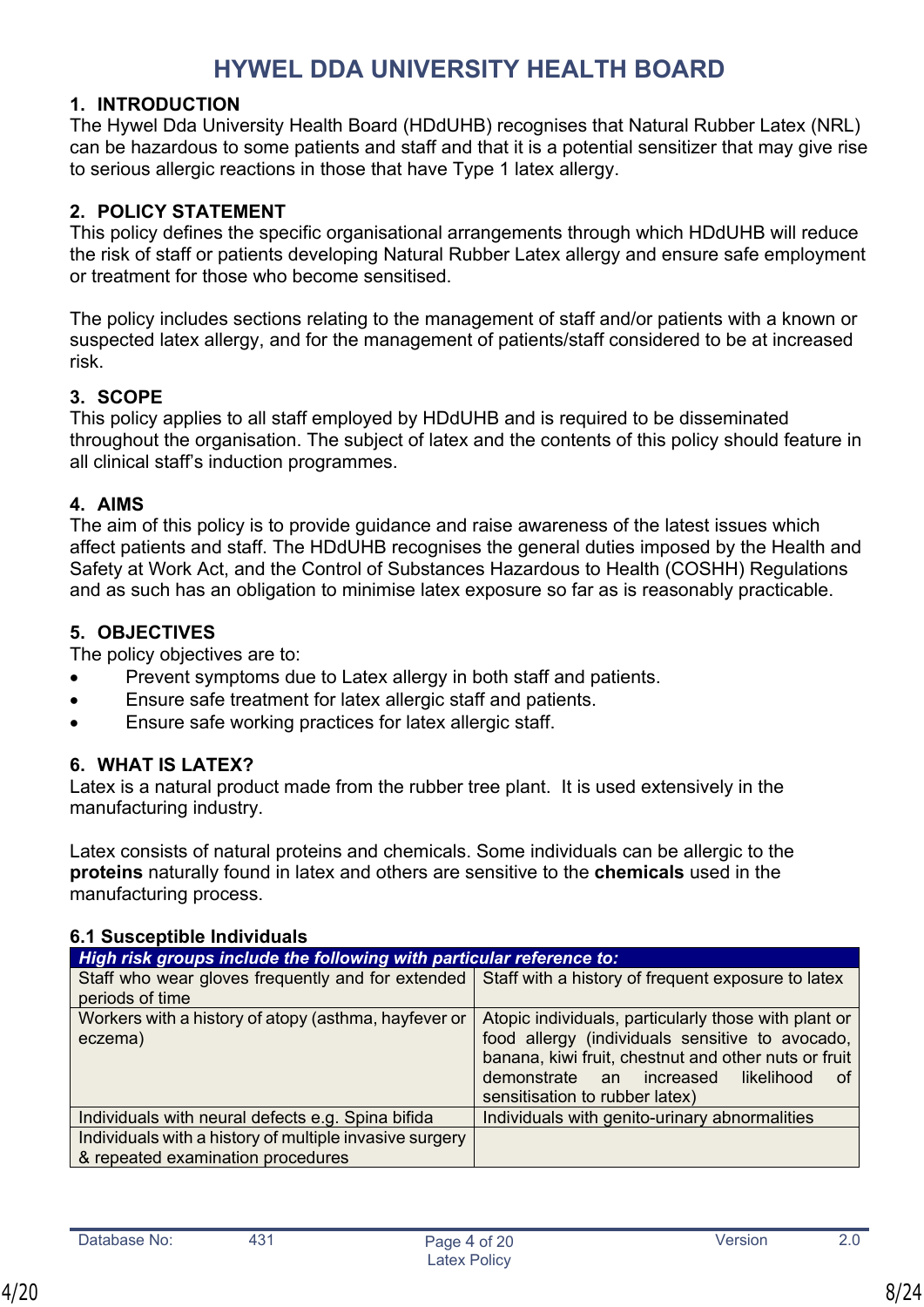### **6.2 Routes of Exposure**

| There are five known routes of exposure to latex allergens:          |                                                                                                                       |  |  |  |  |  |
|----------------------------------------------------------------------|-----------------------------------------------------------------------------------------------------------------------|--|--|--|--|--|
| Skin e.g. via gloves, dressings, masks, urinary or<br>colostomy bags | Mucous membranes e.g. products used in<br>dentistry and anaesthesia, rectal and vaginal<br>examinations, eye droppers |  |  |  |  |  |
| Inhalation, via aerolisation of latex particles                      | Internal tissue e.g. latex products used in surgery                                                                   |  |  |  |  |  |
| Intravascular e.g. latex ports in IV devices,<br>medicines           |                                                                                                                       |  |  |  |  |  |

#### **6.3 Reactions to Latex**

Latex allergy is an allergic reaction to one or more of the components of natural rubber latex products. There are three recognised types of reactions

| <b>Reactions to Latex</b>                                                  |                                                                                                                                                                                                                                                                                                                                                                                                                                                                                                                                                                                                                                                                                                                                                                                                                                  |
|----------------------------------------------------------------------------|----------------------------------------------------------------------------------------------------------------------------------------------------------------------------------------------------------------------------------------------------------------------------------------------------------------------------------------------------------------------------------------------------------------------------------------------------------------------------------------------------------------------------------------------------------------------------------------------------------------------------------------------------------------------------------------------------------------------------------------------------------------------------------------------------------------------------------|
| <b>Irritation</b>                                                          | This is a non-allergic condition, the effects of which are usually reversible.<br>When latex gloves are used, a rash may occur on the back of the hands that is<br>characteristically dry and itchy. These symptoms usually resolve once contact with<br>the latex product is discontinued.<br>However, it is important to note that skin irritation may be caused by a wide range of<br>substances. For example, skin cleansing and disinfecting agents may induce skin<br>reactions that may be confused with latex sensitisation. Where necessary, advice<br>should be sought on a differential diagnosis, precautions or treatment from an<br>occupational physician.                                                                                                                                                        |
| <b>Delayed</b><br>hypersensitivity<br>(Type 4<br><b>Reaction)</b>          | This reaction is predominantly caused by an allergy to the residues of accelerating<br>agents used in the manufacturing process of gloves. Also known as allergic contact<br>dermatitis, the severity of this type of allergy varies greatly.<br>It is characterised by a red rash on the back of the hands and between the fingers.<br>The skin may become leathery and express papules or blisters.<br>The reaction is delayed, occurring several hours after contact, reaching a maximum<br>after 24 – 48 hours and then subsides. Repeated exposure to rubber latex may<br>cause the skin condition to extend beyond the area of contact with the gloves or<br>other medical device.<br>In some cases of latex sensitisation this may result in the individual becoming<br>sensitised to unrelated latex containing devices. |
| <b>Immediate</b><br><b>Hypersensitivity</b><br>(Type 1<br><b>Reaction)</b> | This reaction is predominantly a response to the natural protein residue found in<br>natural rubber latex. The type of reaction, sometimes referred to as an<br>Immunoglobulin E (IgE) response, generally produces symptoms within 5-30<br>minutes of latex exposure.<br>Such a reaction is almost immediate in effect but usually diminishes rapidly once the<br>contact with the rubber material has ceased. The symptoms are characterised by<br>local or generalised urticaria and oedema.<br>If mucous membranes are affected rhinitis, conjunctivitis or asthma may result.<br>Respiratory difficulties and anaphylaxis may occur in extreme cases.                                                                                                                                                                       |

### **6.4 Symptoms in anaesthetised or unconscious patients exposed to latex**

Symptoms in anaesthetised or unconscious patients exposed to latex may include some or all of the following:

| Anaesthetised or unconscious patients |               |                  |                           |  |  |  |  |  |
|---------------------------------------|---------------|------------------|---------------------------|--|--|--|--|--|
| Tachycardia                           | Urticaria     | Hypotension      | Bronchospasm              |  |  |  |  |  |
| Flushed appearance                    | Facial oedema | Laryngeal oedema | Cardio-respiratory arrest |  |  |  |  |  |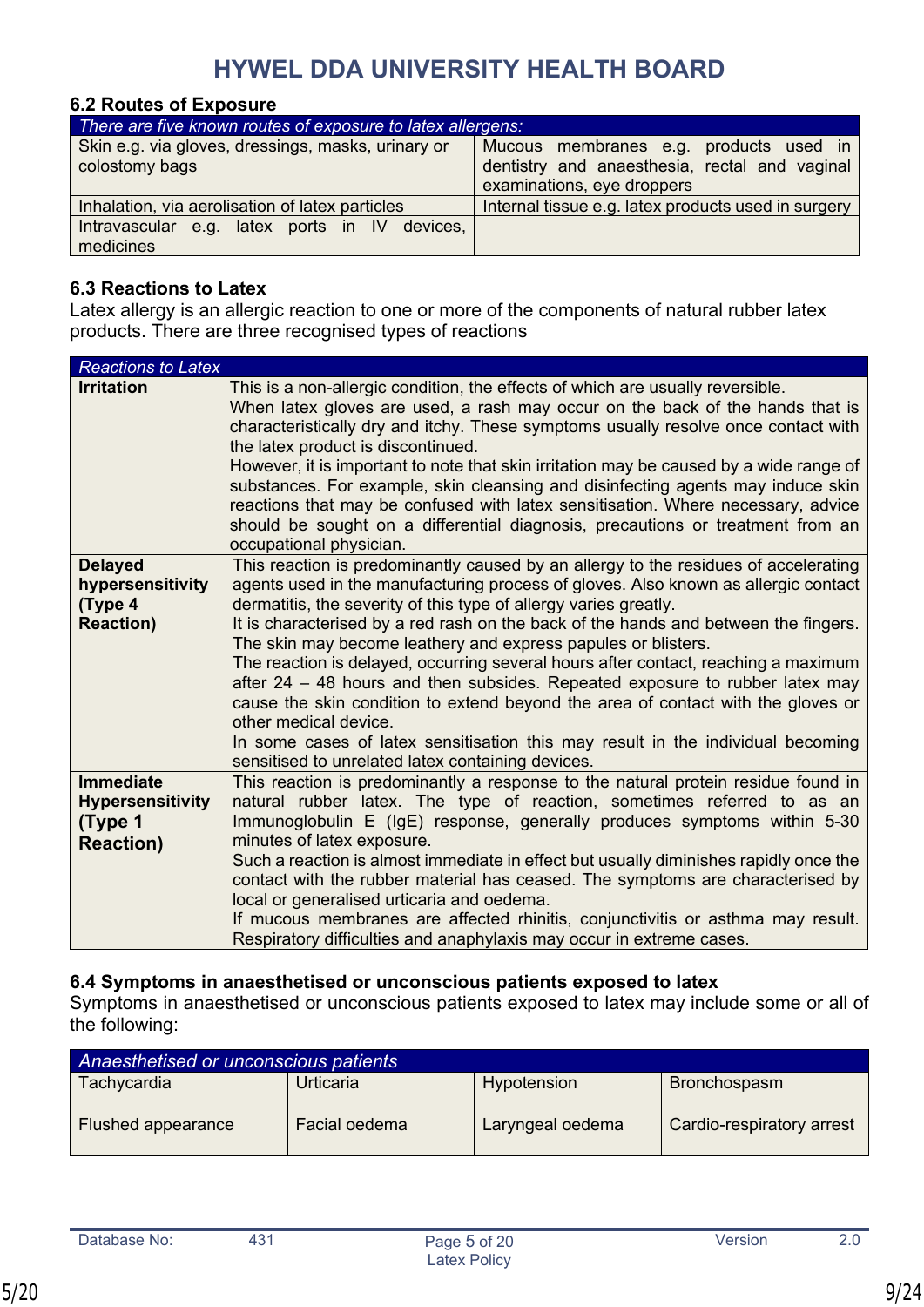### **6.5 Symptoms in a conscious patient or staff member exposed to latex**

Symptoms in a conscious patient or staff member exposed to latex may include some or all the following:

| Conscious patient or staff member exposed |                             |                                                         |                                       |  |  |  |  |  |  |
|-------------------------------------------|-----------------------------|---------------------------------------------------------|---------------------------------------|--|--|--|--|--|--|
| Itchy eyes                                | <b>Generalised pruritis</b> | Shortness of breath<br>chest/difficulty in<br>breathing | Feeling faint                         |  |  |  |  |  |  |
| <b>Nausea</b>                             | Vomiting                    | Abdominal pain                                          | Feeling of impending<br>doom or panic |  |  |  |  |  |  |

### **6.6 Identification of high-risk patient groups**

| <b>Reactions to Latex</b> |                                                                                              |  |  |  |  |  |
|---------------------------|----------------------------------------------------------------------------------------------|--|--|--|--|--|
| Group 1                   | History of anaphylaxis to natural rubber latex or positive skin prick test to latex (Type 1) |  |  |  |  |  |
| <b>Group 2</b>            | History of allergy/ sensitivity to natural rubber latex (Type1)                              |  |  |  |  |  |
|                           | a) Itching, swelling or redness after contact with rubber products                           |  |  |  |  |  |
|                           | b) Swelling of tongue or lips after dental examinations or blowing balloons                  |  |  |  |  |  |
| Group 3                   | Patient at risk but without history of natural rubber latex sensitivity                      |  |  |  |  |  |
|                           | a) Repeated catherisation, e.g. spina bifida, urogenital abnormalities.                      |  |  |  |  |  |
|                           | b) Atopic nature/multiple allergies especially specific fruits e.g. Bananas, avocado, kiwi.  |  |  |  |  |  |
| Group 4                   | <b>IV</b> chemical sensitivity                                                               |  |  |  |  |  |

### <span id="page-9-0"></span>**7. MANAGEMENT OF LATEX SENSITISATION IN STAFF AND PATIENTS**

Managers must ensure that if a member of staff reports symptoms as identified in 6.5 following exposure to latex products a risk assessment is carried out. Appendix 1 contains the Latex Allergy Risk Assessment Form that should be used for this purpose. The manager should discuss any activities that may result in contact with latex products and document these using this form.

The risk assessment highlights any controls that are already in place and any additional controls required. The assessment can be undertaken with assistance from the Health and Safety Managers and/or Occupational Health nursing staff if required. Health surveillance should be provided where appropriate.

**Management of Groups 1&2**: Requires a total Latex-Free Environment.

**Management of Groups 3&4:** Use NRL-Free Gloves and Maintain A High Degree of Suspicion

### **In the case of irritation or delayed reaction:**

- Immediately stop using latex products;
- Refer the patient to a medical practitioner for treatment or the Occupational Health Department if a member of staff;
- The consultant caring for the patient / staff should consider whether a dermatological assessment is required;
- Complete a Datix incident report form, filling in all sections and including as much information as possible, the signs and symptoms experienced by the patient, the product name, manufacturer, batch number if known, etc;
- Inform the sister / senior nurse and in the community, the team leader / senior nurse and the general practitioner.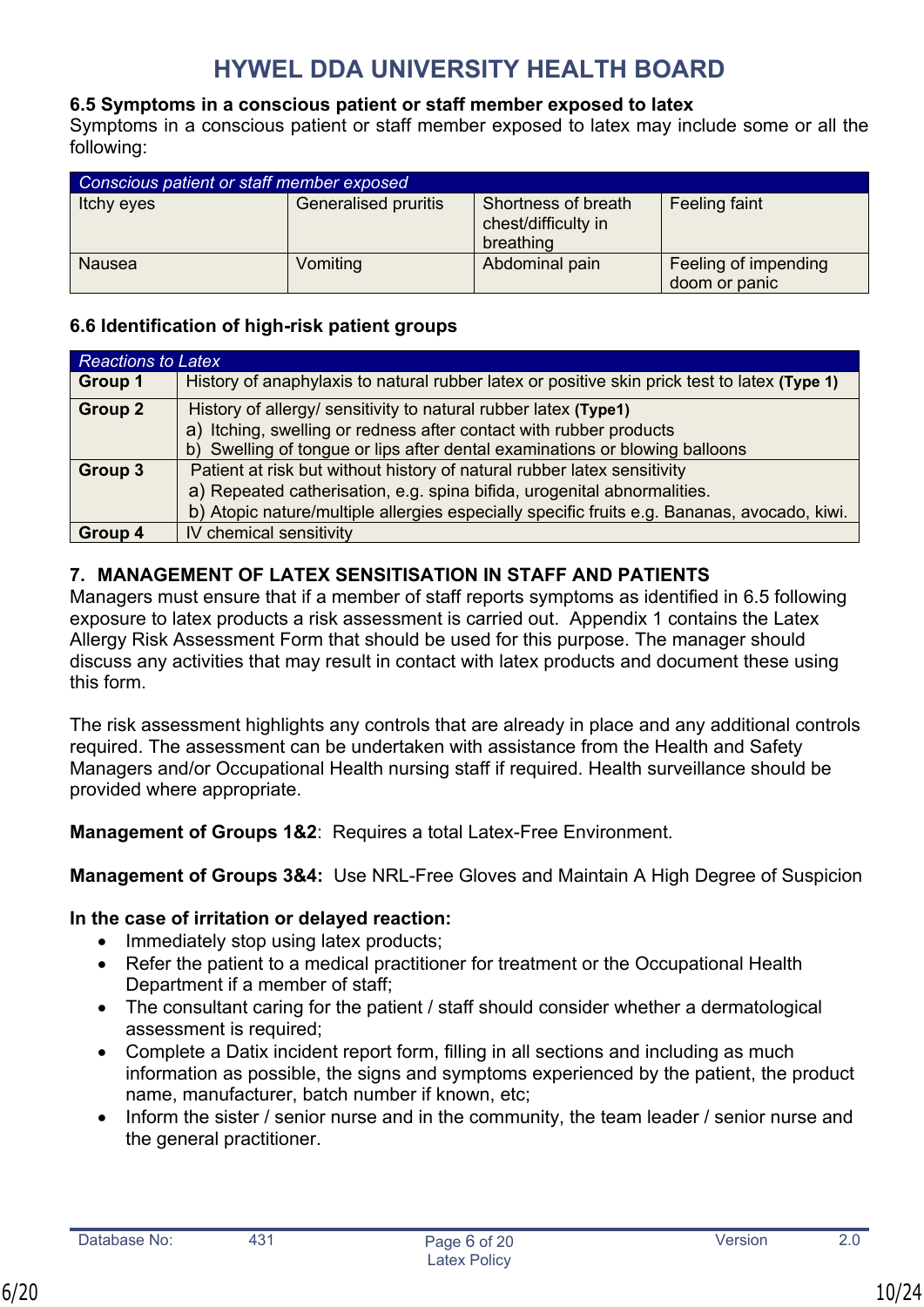### **In the case of immediate sensitivity (anaphylactic reaction):**

**For a mild anaphylactic reaction -** Steroids or rarely intramuscular adrenaline may be all that is necessary if the condition is progressing slowly and not life threatening.

**For a severe anaphylactic reaction -** The following flow chart should be followed:



### <span id="page-10-0"></span>**8. PREVENTION OF LATEX ALLERGY**

| <b>Prevention of latex allergy</b>                   |                                                   |
|------------------------------------------------------|---------------------------------------------------|
| Warn all potentially affected workers of the hazards | Do not wear latex gloves for longer than is       |
| associated with latex.                               | necessary                                         |
| Avoid the use of oil-based emollient hand creams     | Cover any open wounds with waterproof             |
| or lotions when wearing latex gloves. The hand       | dressings when in work. Change dressings          |
| cream provided by the HDdUHB is not oil based        | when they are soiled or become non-adherent       |
| Always wash and thoroughly dry hands                 | Ensure information on patient allergies are       |
| immediately following the removal of gloves          | ascertained and recorded in patients' history.    |
| Staff must be aware of the potential dangers to      | However, this should be extended to include       |
| patients posed by latex sensitisation e.g. gloves,   | specific questions which may detect known or      |
| catheters, condoms, elasticated bandages and         | possible occurrence of latex allergy prior to     |
| wound dressings.                                     | admission at consultation stage e.g. Ante-Natal   |
|                                                      | clinic, Out-patient clinic, Pre-op assessment     |
|                                                      | clinic, routine admission and on first assessment |
|                                                      | in the Community (see Appendix 2: Latex           |
|                                                      | Allergy Screening Questionnaire).                 |

.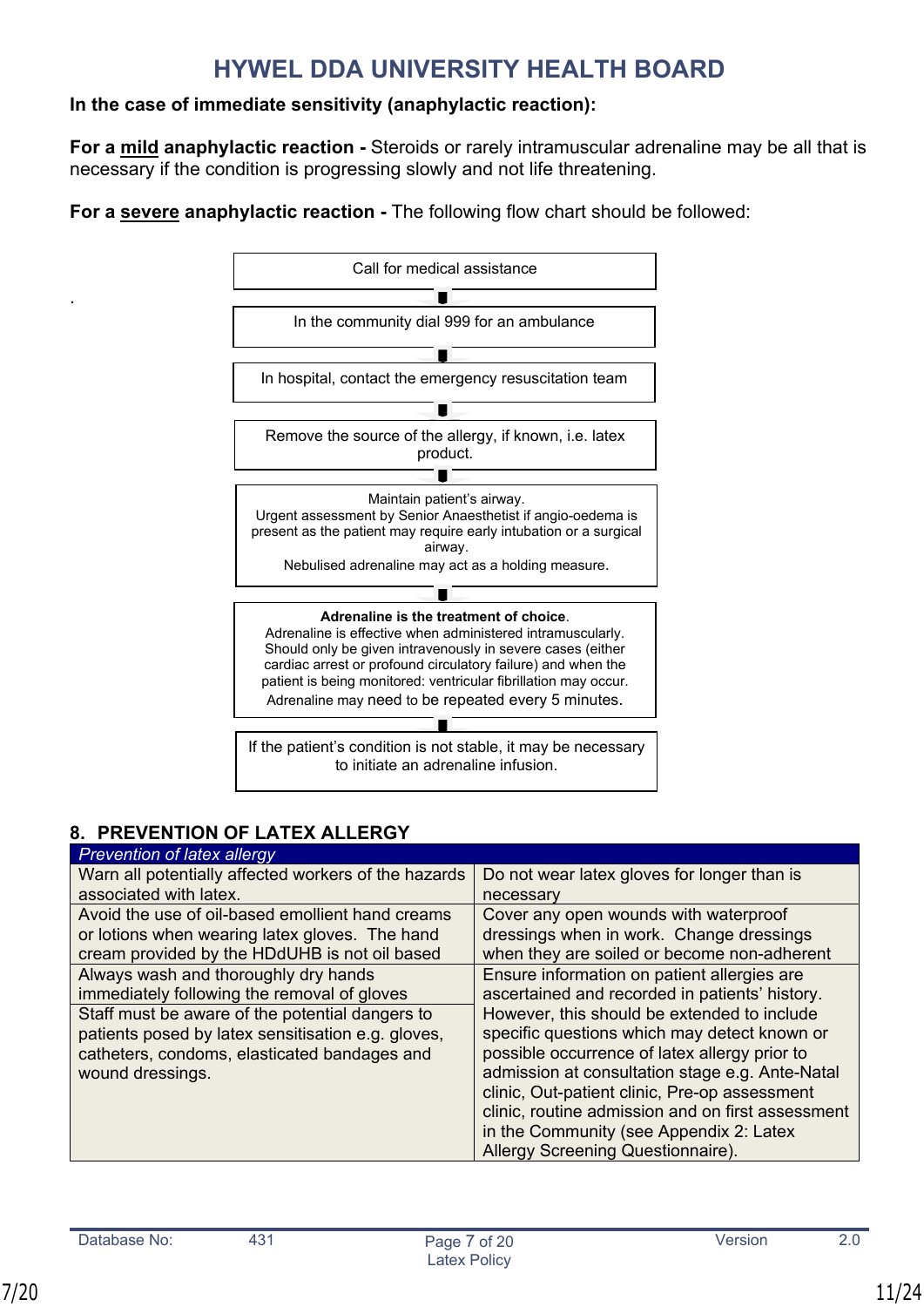### <span id="page-11-0"></span>**9. STAFF APPLICANTS & NEW EMPLOYEES**

- All new staff must complete a health assessment questionnaire. All clinical staff are asked to complete the screening Occupational Health Service Latex Allergy Health Questionnaire, a copy of which can be found in Appendix 2.
- This questionnaire is reviewed by the Occupational Health Nurse who, with their knowledge of working practices and risks, can make an assessment of the risk to the individual and confirm that they can be identified as fit to undertake the role.
- If a job applicant is suspected of having a Latex allergy or being at high risk of developing one then the manager should be informed with the employee's consent. They should then put control mechanisms in place and formulate an action plan for that individual.
- All clinical staff are likely to a greater or lesser extent to be exposed to latex. An annual health surveillance questionnaire should be completed by the departmental / line manager. Any indication that the individual may be at risk of latex allergy should be referred to the Occupational Health Department for advice.

### <span id="page-11-1"></span>**10. DURING EMPLOYMENT**

- All employees using gloves should have an annual hand check for dermatitis (redness, itching, dryness or scaling) by their manager, utilising the checklist in Appendix 5. If abnormal they should be referred to the Occupational Health Department for advice and increased surveillance.
- It is the responsibility of all staff who are exposed to Latex at work to report any adverse symptoms to their managers, complete a Datix form under the category of ill health and to make an early appointment with an Occupational Health Nurse. In the interim they should avoid latex products as far as reasonably practicable.
- It is now well recognised that prolonged / frequent use of latex gloves presents a risk of skin sensitisation. The more the individual wears latex gloves the more chance they have of developing latex problems.
- All staff should wash hands before and after wearing gloves. Please refer to 149 Hand Hygiene Policy.
- Staff should only use hand cream provided by HDdUHB when wearing latex gloves as other creams may increase the penetration of the allergens.
- For staff known to be sensitised to Natural Rubber Latex (NRL) and those considered to be at a high risk of developing sensitisation, a higher level of health surveillance including a periodic clinical assessment by an Occupational Health Nurse will be conducted. In these circumstances employees and their managers will be advised on how best to avoid Latex and how to manage their sensitivity in the workplace. A referral may be made to a Dermatologist for investigations. The health care worker may be advised to have a medic alert bracelet and their colleagues should be made aware of their allergy and possible consequences.
- Where it is confirmed that an individual is sensitised to latex a report is made to the Health and Safety Executive in accordance with requirement of the Reporting of Injuries, Diseases and Dangerous Occurrences Regulations 2013 (RIDDOR). This should be done by a member of the Health and Safety Team.

### <span id="page-11-2"></span>**11.CARE OF A LATEX SENSITIVE PATIENT IN HOSPITAL**

- Effective communication between staff from all departments involved in the care of the patient is essential in maintaining patient safety.
- Information on patient allergies should be ascertained and recorded in the patients' history. This should be extended to include specific questions which may detect known or possible occurrence of latex allergy **prior to admission** at consultation stage, e.g. Ante-Natal clinic, Out-patient clinic, Pre-op assessment clinic, routine admission and on first assessment in the Community (see Appendix 2: Latex Allergy Screening Questionnaire).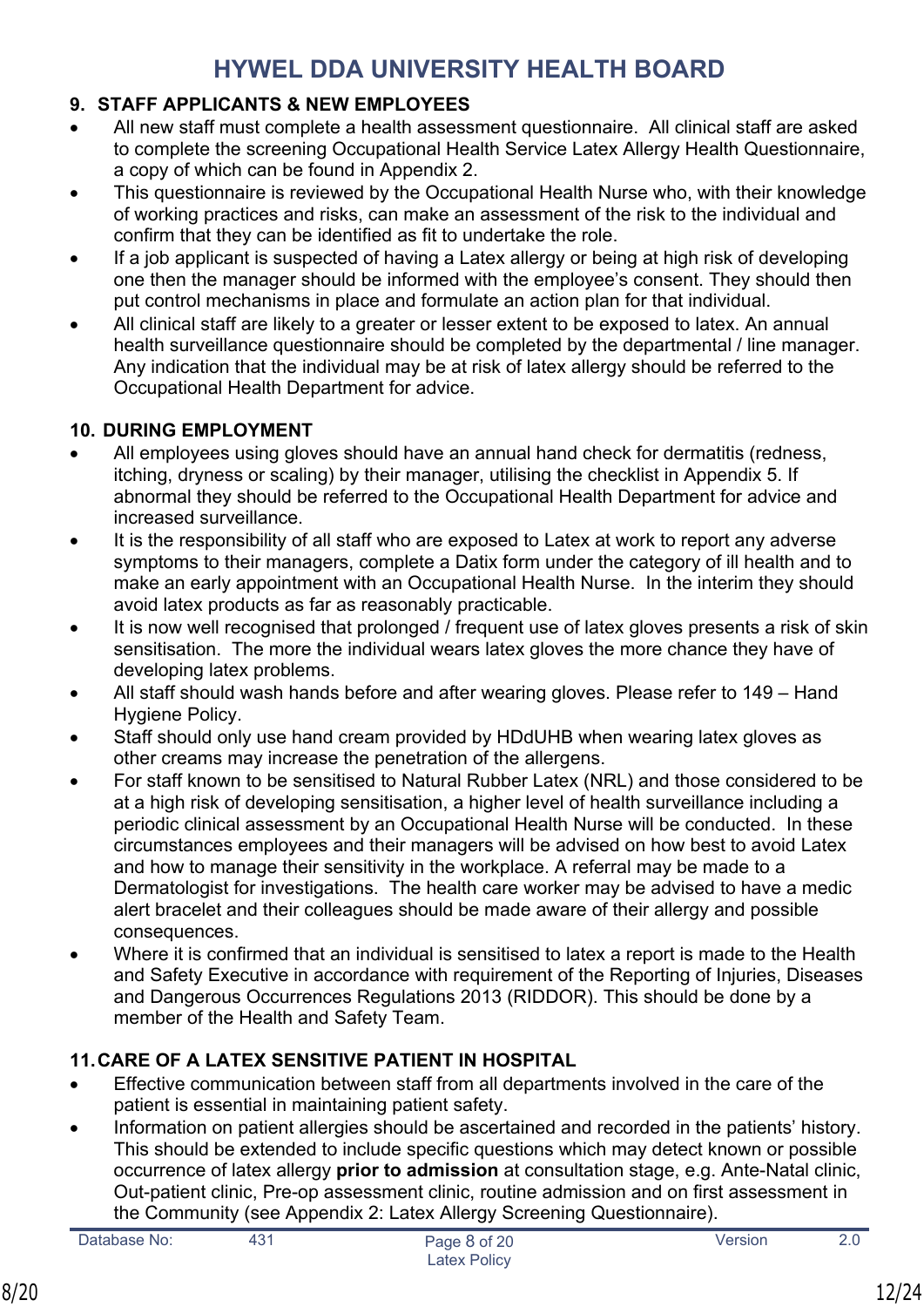- **On admission**, the named nurse will complete / check the latex allergy questionnaire.
- Patients with a known allergy are to be nursed in a single room in order to maintain a latex free environment, with a clear notice on the door. Remove all latex products from the patient's room.
- The patient's notes must be documented as '**Latex Allergy**' on the inside cover. This is also to be included in all relevant documentation i.e. nursing notes, medication chart, medical notes and on procedure request forms to other departments, e.g. X-ray, Physiotherapy etc. Where patient notes are electronic, a suitable allergy warning marker should be applied.
- Notify all departments who are involved in treatment, investigation or care for the patient to ensure that all necessary precautions are maintained, e.g. Operating Theatres, Physiotherapy, Radiology and Pharmacy etc. It is vital that they are informed as early as possible to allow them to obtain the necessary latex free products.
- Do not use any product that contains latex for nursing, surgical, medical or any other procedure. A list of common products containing latex can be found in Appendix 3.
- Most equipment today is latex free; however, check all labels and packaging before use to ensure they do not contain latex. If in doubt do not use the item until it has been determined that it is latex free.
- Educate the patient about latex allergy and the possibility of obtaining a Medic Alert bracelet or locket.
- Where a Type1 allergy is confirmed and surgery or other medical procedures are imminent, patients should be scheduled first on the theatre list to minimise exposure to airborne latex allergens.
- Obstetric patients who have known or have possible latex allergies should be noted at booking clinic and all appropriate departments notified at this time, i.e. ward, pathology laboratory and theatres.
- Where an emergency patient is admitted and it is not possible to confirm latex allergy information, every effort should be made to check the patient's notes for allergy alerts and warning markers and to check the patient for a Medic Alert bracelet/lockets or allergy card.

### <span id="page-12-0"></span>**12.PRE-OPERATIVE PROCEDURE**

- 1. Check waiting list card for known allergy to Natural Rubber Latex. If yes, proceed to 3.
- 2. Ask if the patient has an allergy to Natural Rubber Latex. If yes, proceed to 3.
- 3. Conduct the Risk Assessment in Appendix 1 and file it in the patient's notes once completed.
- 4. Place the patient first on the list for theatre\*.
- 5. Ensure that the operating theatre is clean and that all possible Natural Rubber Latex containing items are removed.

\* If it is discovered at the time of surgery that the patient has a latex allergy that has not been disclosed at pre-assessment (or where there has not been pre-assessment), the surgery should be re-scheduled for the safety of patient, to a time where point 4 above can be ensured.

### <span id="page-12-1"></span>**13.CARE OF A LATEX SENSITIVE PATIENT IN THE COMMUNITY**

- Information on patient allergies should be ascertained and recorded in the patients' history. This should be extended to include specific questions which may detect known or possible occurrence of latex allergy on first assessment in the Community (see Appendix 2: Latex Allergy Screening Questionnaire).
- Ensure all documentation is marked as '**Latex Allergy**' to ensure continuity of care. Update the patient's care plan. Where patient notes are electronic, a suitable allergy warning marker should be applied.
- Do not use any product that contains latex for nursing, surgical, medical or any other procedure.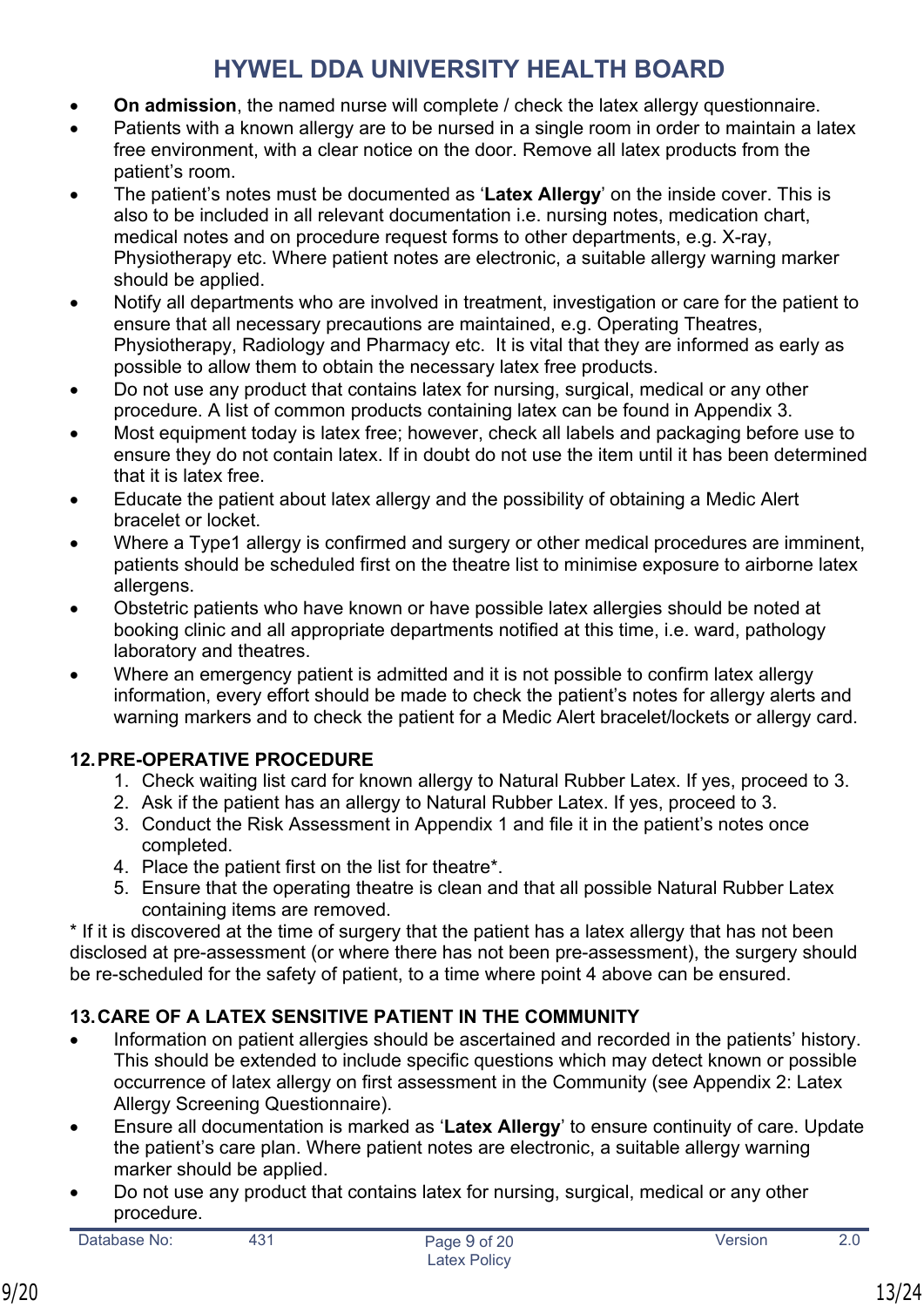- Check all labels and packaging before use to ensure items do not contain latex. If in doubt do not use the item until it has been determined that it is latex free.
- Remember to check other items such as urinary catheters, syringes, IV giving sets and dressings or bandages (refer to list in Appendix 3).
- Advise the patient to remove or replace latex products at home.
- Educate the patient about latex allergy and the possibility of obtaining a Medic-Alert bracelet or locket.

### <span id="page-13-0"></span>**14.RESPONSIBILITIES**

**The Chief Executive Officer (CEO)** has overall responsibility for this policy, to ensure a safe working environment where reasonably practicable control measures can be applied to minimise the risks from Natural Rubber Latex (NRL). The CEO will ensure that all appropriate health care professionals are informed of and follow the Latex policy.

**The Director of Nursing, Quality and Patient Experience** has delegated Executive Board responsibility for the management of Health and Safety and therefore operational implementation of this and other Health and Safety policies. They will be aided by various forums including the Health, Safety and Emergency Planning Sub-Committee, the Infection Prevention and Control Committee and the Partnership Forums.

**All Departmental / Line Managers** are responsible for ensuring that the Latex Policy is implemented and monitored within their areas of responsibility. In particular they are responsible for:

- Undertaking and documenting an annual hand check for dermatitis (redness, itching, dryness or scaling) for all employees using gloves, utilising the checklist in Appendix 5. If abnormal they should refer the member of staff to the Occupational Health Department for advice and increased surveillance.
- Ensuring that NRL risk assessments are undertaken with regard to any member of staff who reports latex issues or to any work and clinical activities within their areas of responsibility. (Appendix 1 contains the Latex Allergy Risk Assessment Form that should be used for this purpose).
- Identifying and implementing any actions / controls required following the NRL risk assessment (further advice may be sought from the Occupational Health Department).
- Ensuring that the necessary level of care that is required for latex sensitive patients is provided.
- Ensuring that staff are given the necessary information, instruction and training to enable them to manage NRL allergy and comply with this policy, including the need for reporting concerns:
	- o Reporting NRL allergic reactions suffered by patients via the incident reporting process (Datix).
	- o Reporting symptoms suggestive of NRL allergy in staff to the Occupational Health Department.
- Should a member of staff be advised by the Occupational Health Department to have time off work, managers should liaise with the employee and Occupational Health to ensure that any rehabilitation plan to assist in the individual's return to normal working duties is achieved. This may also involve providing suitable alternative employment.

### **The Health and Safety Advisory Group** is responsible for:

- Monitoring all staff accidents and incidents, including those events and claims relating to Natural Rubber Latex;
- Escalating risks to the Health and Safety Committee (HSC) for discussion and potential escalation to the appropriate HDdUHB risk register.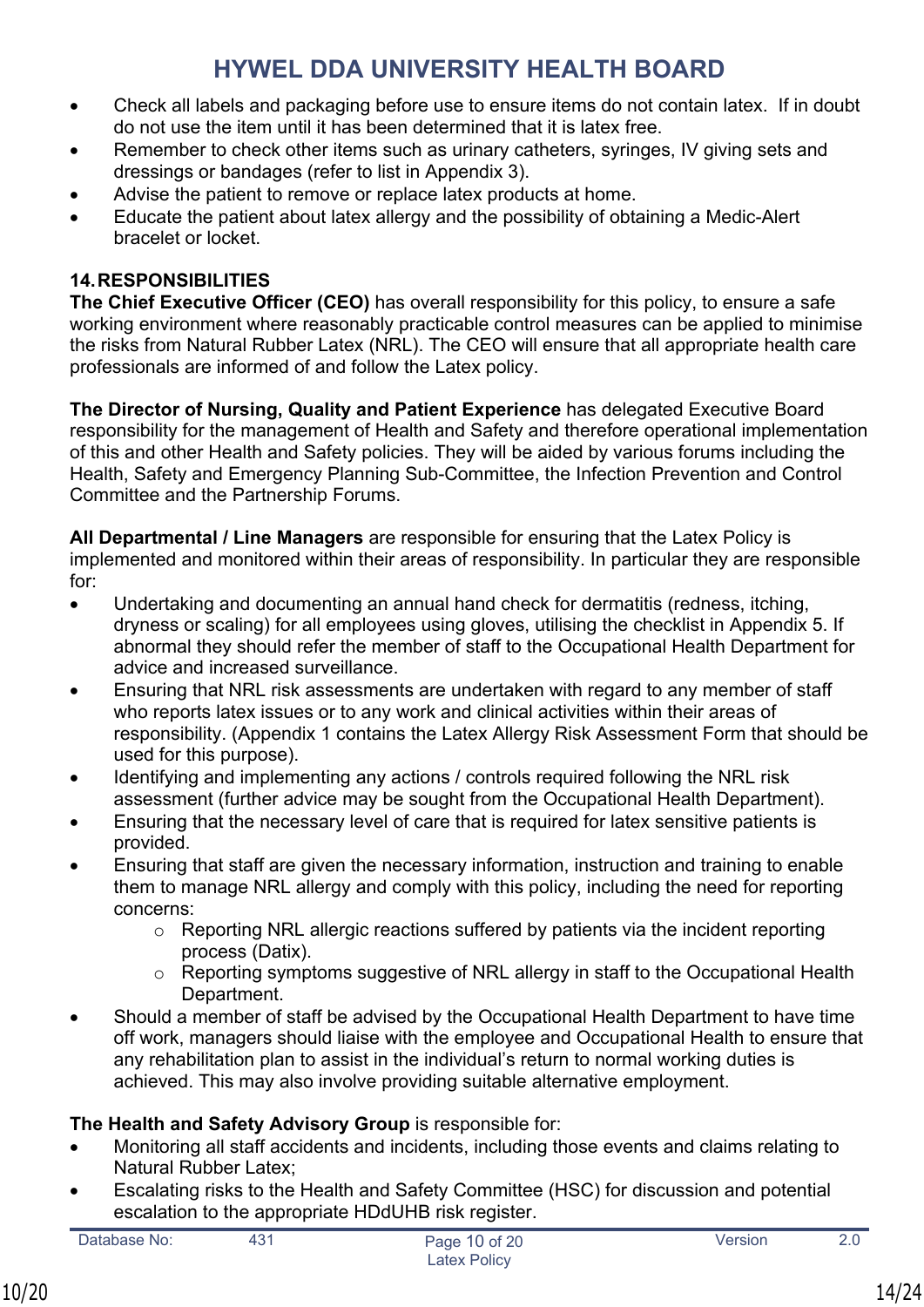### **The Head of Health, Safety & Security and/or Health & Safety Manager** is responsible for:

- Providing advice to managers and staff on the management of NRL and assisting with the risk assessment process if required.
- Supporting managers as required in the investigation of incidents that have occurred.
- Providing advice to managers on areas of non-compliance or when hazards are identified.
- Reporting incidents to the Health and Safety Executive (HSE) as required by the Reporting of Incidents, Diseases and Dangerous Occurrences Regulations 2013 (RIDDOR) as appropriate.

### **The Occupational Health Departments** are responsible for**:**

- Ensuring that all new staff complete a health assessment questionnaire and that all clinical staff are asked to complete the screening Occupational Health Service Latex Allergy Health Questionnaire (a copy of which can be found in Appendix 2).
- Reviewing the questionnaires. With their knowledge of working practices and risks they will make an assessment of the risk to the individual and confirm that they can be identified as fit to undertake their role.
- Providing periodic health surveillance to staff known to be sensitised to Natural Rubber Latex (NRL) and those considered to be at a high risk of developing sensitisation.
- Providing advice to managers and staff on the management of NRL and assisting with the risk assessment process if required.

**The Locality Infection Prevention Team** will promote the implementation of this policy in clinical practice and act as a resource for guidance and support when advice is required.

**All Employees** are responsible under the Health and Safety at Work Act 1974 to co-operate with their managers to achieve a healthy, safe workplace and to take reasonable care of themselves and others. All employees should:

- Make full and proper use of the guidelines to protect themselves and patients from potentially harmful exposure to latex and make use of alternative latex products provided.
- Report to their manager any allergic reactions, irritations or suspected increase in latex sensitization from gloves / equipment amongst themselves and patients. They must ensure that the incident is reported through the Datix system. The employee can also self-refer to the Occupational Health Department.
- Document and communicate information regarding patients' allergies to other healthcare professionals. This information must be recorded in the patients' health records.
- Wash and dry their hands thoroughly before, and particularly after, the wearing of any protective glove.
- Take reasonable care to avoid latex products in the workplace if they are known to adversely react to latex products.

### <span id="page-14-0"></span>**15.TRAINING**

Training in relation to the application of this policy will be delivered at ward level and covered as part of induction in relevant clinical areas.

### <span id="page-14-1"></span>**16.IMPLEMENTATION**

This policy will be available in all clinical areas via the HDdUHB Intranet site. The Health, Safety and Security Team will monitor and review this policy on a three-yearly basis (or sooner in light of changes in legislation or practice). This will provide a measurement of performance and ensure adequate processes and structures are in place, as well as continuing compliance with statutory responsibilities.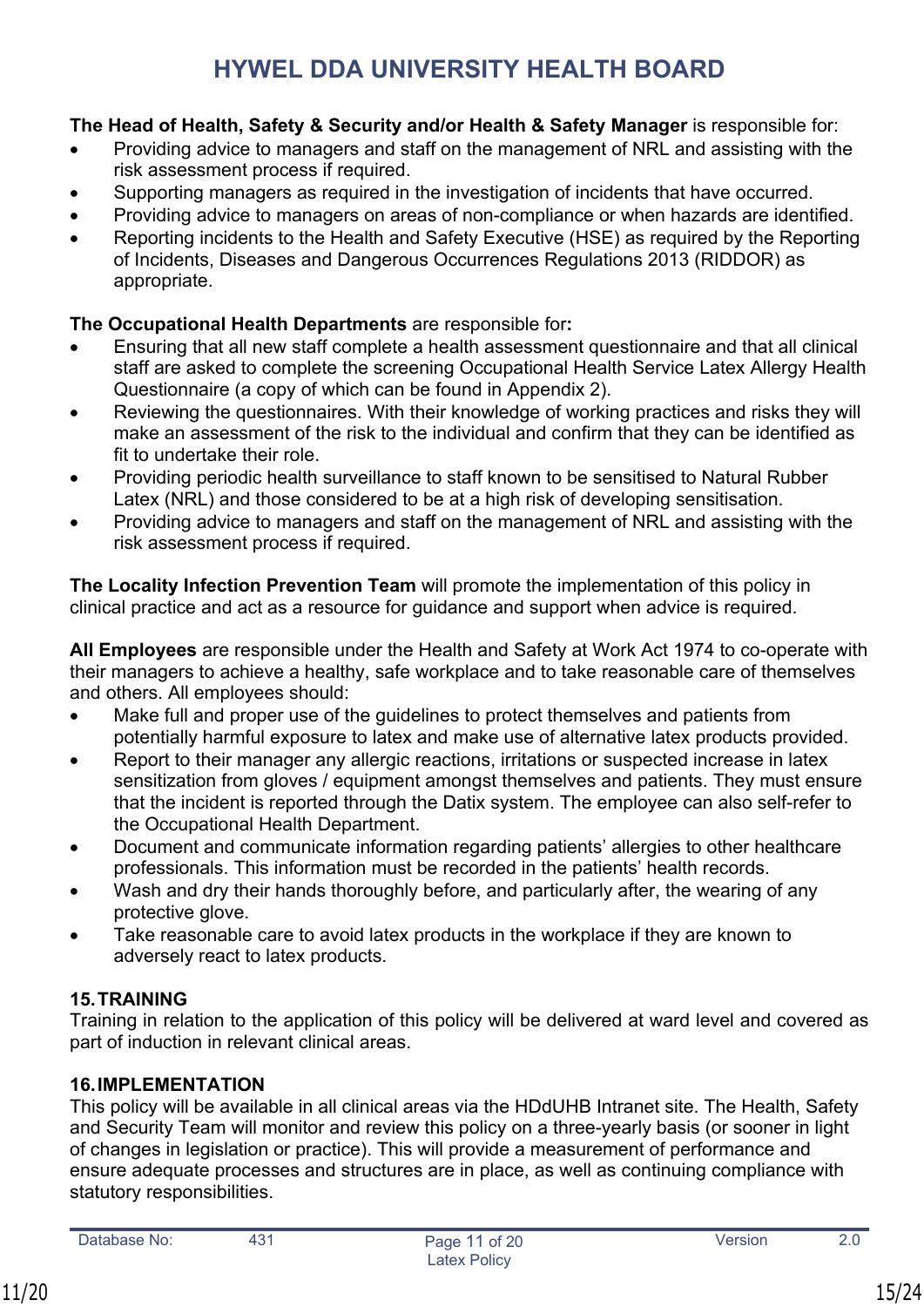### <span id="page-15-0"></span>**17.ACKNOWLEDGEMENTS, REFERENCE MATERIAL & FURTHER INFORMATION**

The following reference sources have been used in the compilation of this Latex Policy:

- Health and Safety Executive (2013) L5 (6<sup>th</sup> Edition) Control of substances hazardous to health. Approved code of practice and guidance. HSE Books
- Health and Safety Executive (2004) MS24(2<sup>nd</sup> Edition) Medical aspects of occupational skin disease. HSE Books
- Latex Policy for Staff and Patients, NHS Wirral, 2012

### Relevant law:

- Health and Safety at Work etc Act 1974
- Management of Health and Safety at Work Regulations 1999
- Control of Substances Hazardous to Health Regulations 2002 (COSHH)
- Reporting of Injuries, Diseases and Dangerous Occurrences Regulations 2013 (RIDDOR)

Further Information:

- Appendix 3 Common products containing latex
- Appendix  $4 -$  Glove guidelines
- 149 Hand Hygiene Policy
- 151 Personal Protective Equipment (PPE) Policy and Procedure

More information on latex is available on the HSE website: <http://www.hse.gov.uk/healthservices/latex/>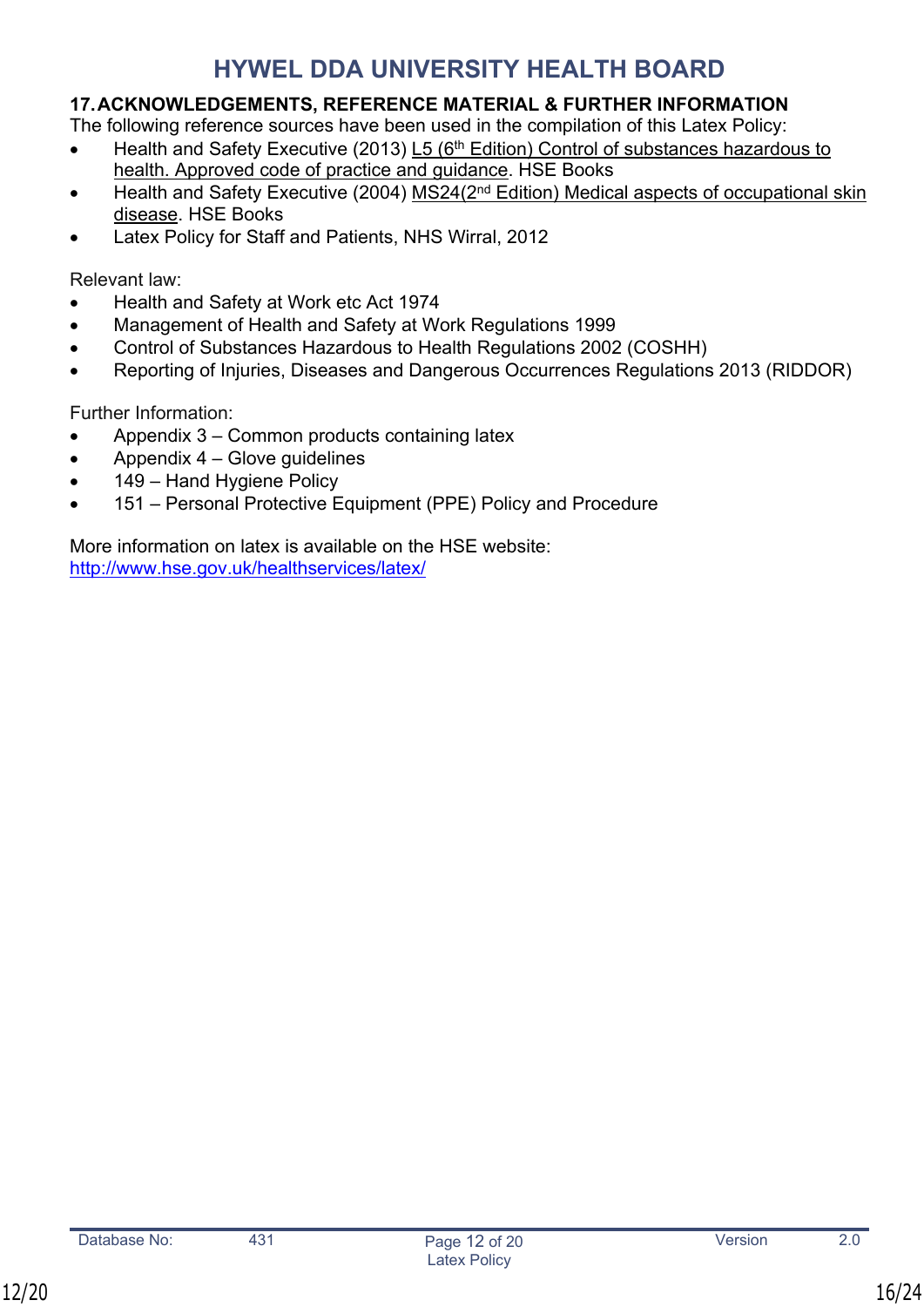### **18.APPENDIX 1 – LATEX ALLERGY RISK ASSESSMENT FORM**

<span id="page-16-0"></span>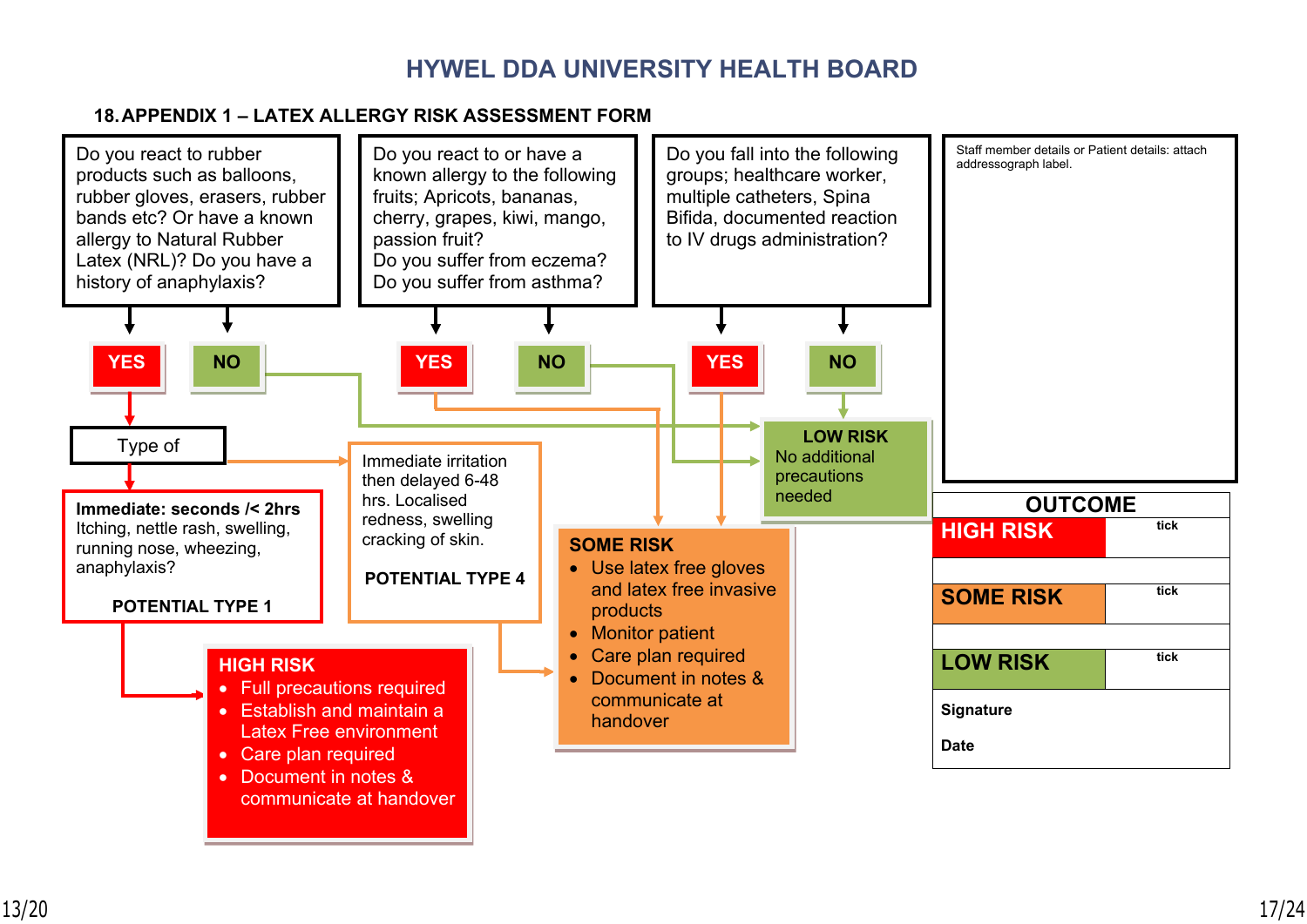### **Latex Allergy Risk Assessment**

1. Identify and record latex risks present, groups of staff at risk, systems and adequacy of control of risk.

2. Where systems of control are inadequate or absent also complete **section B**

### **Section A**

| <b>Risk</b><br><b>Number</b> | <b>Risk Description</b>             |     |    |  |
|------------------------------|-------------------------------------|-----|----|--|
|                              | Existing<br>control<br>measures     |     |    |  |
|                              | <b>Control measures</b><br>adequate | Yes | No |  |

| <b>Risk</b><br><b>Number</b> | <b>Risk Description</b>                |     |    |  |
|------------------------------|----------------------------------------|-----|----|--|
|                              | <b>Existing</b><br>control<br>measures |     |    |  |
|                              | <b>Control measures</b><br>adequate    | Yes | No |  |

| <b>Risk</b><br><b>Number</b> | <b>Risk Description</b>                |                                  |            |    |  |
|------------------------------|----------------------------------------|----------------------------------|------------|----|--|
|                              | <b>Existing</b><br>control<br>measures |                                  |            |    |  |
|                              |                                        | <b>Control measures adequate</b> | <b>Yes</b> | No |  |

| Risk<br>Number | <b>Risk Description</b>                |                                  |            |  |    |  |  |  |
|----------------|----------------------------------------|----------------------------------|------------|--|----|--|--|--|
|                | <b>Existing</b><br>control<br>measures |                                  |            |  |    |  |  |  |
|                |                                        | <b>Control measures adequate</b> | <b>Yes</b> |  | No |  |  |  |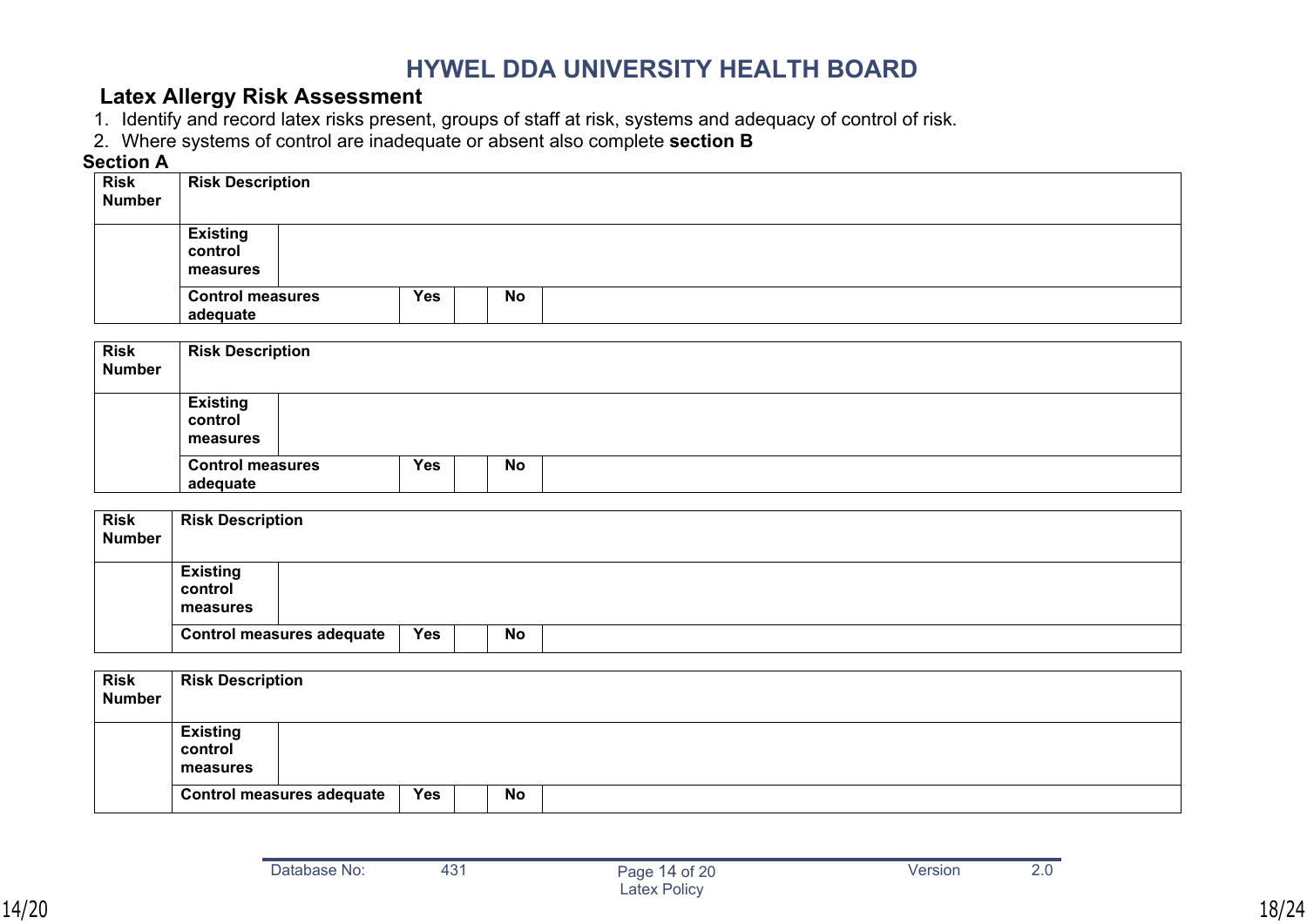#### **Section B: Additional Control Measures**

| <b>Risk</b><br><b>Number</b> | <b>Action Required</b> | <b>By Whom</b> | Date<br>Completed |
|------------------------------|------------------------|----------------|-------------------|
|                              |                        |                |                   |
|                              |                        |                |                   |
|                              |                        |                |                   |
|                              |                        |                |                   |
|                              |                        |                |                   |
|                              |                        |                |                   |
|                              |                        |                |                   |
|                              |                        |                |                   |
|                              |                        |                |                   |
|                              |                        |                |                   |
|                              |                        |                |                   |

#### **Details of Assessors**

|                               | <b>Signature</b> | <b>Job Title</b> | <b>Date</b> |
|-------------------------------|------------------|------------------|-------------|
| <b>Assessor 1</b>             |                  |                  |             |
| <b>Assessor 2</b>             |                  |                  |             |
| <b>Review</b><br><b>Dates</b> |                  |                  |             |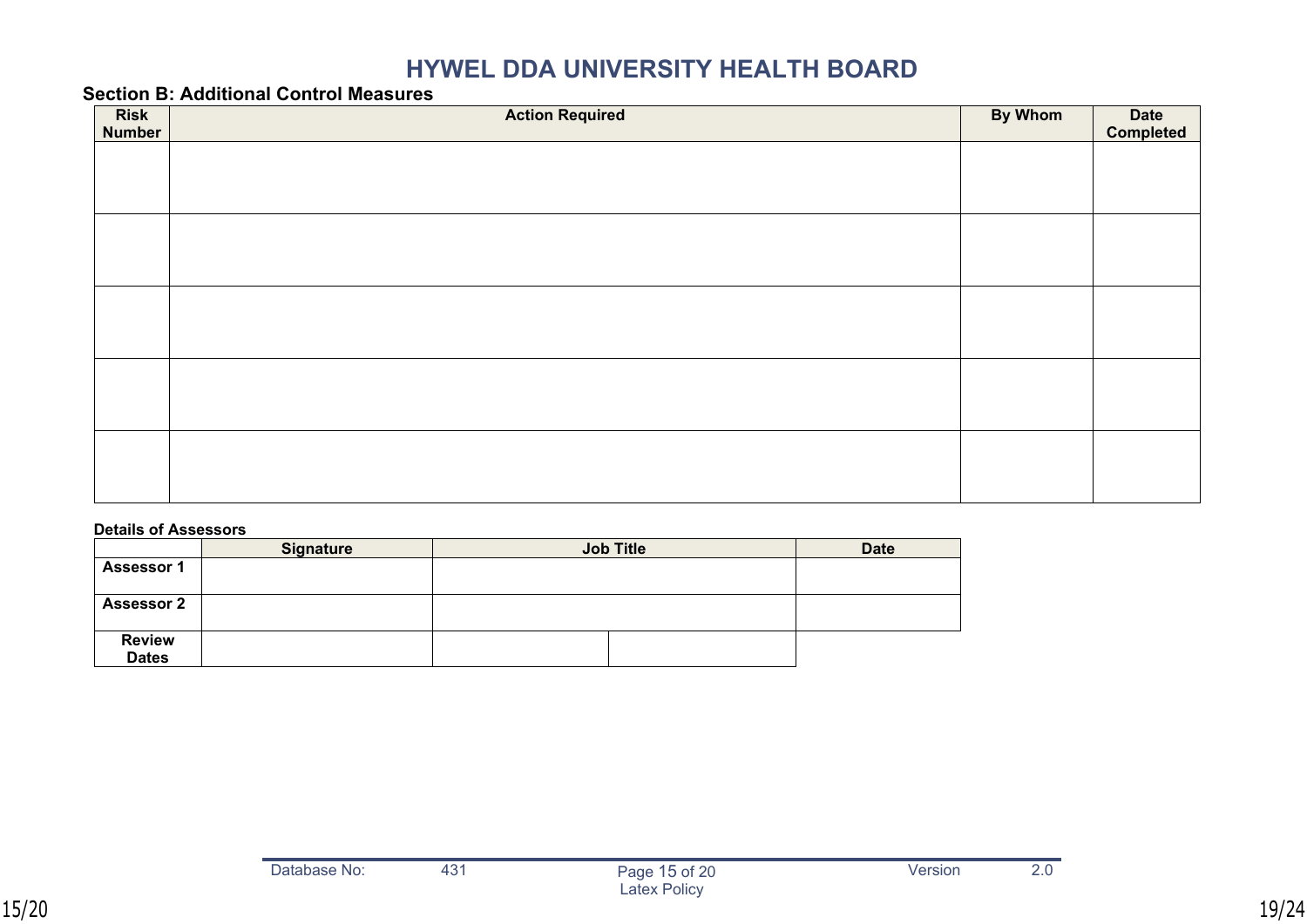#### <span id="page-19-0"></span>**19.APPENDIX 2 – OCC. HEALTH DEPT: LATEX ALLERGY HEALTH QUESTIONNAIRE**

| <b>PARTE</b><br><b>LATEX QUESTIONNAIRE</b>                                                                                                                                                     |              |    |  |  |  |  |  |
|------------------------------------------------------------------------------------------------------------------------------------------------------------------------------------------------|--------------|----|--|--|--|--|--|
| To be completed by all staff who may come into contact with Latex during the course of<br>employment                                                                                           |              |    |  |  |  |  |  |
|                                                                                                                                                                                                | <b>YES</b>   | NΟ |  |  |  |  |  |
| Do you believe you have an allergy to latex?<br>If yes, what type of allergic reaction:<br>What latex product(s) caused it:                                                                    | H            |    |  |  |  |  |  |
| Have you suffered from redness, irritation, or swelling at the site of exposure to<br>latex e.g. gloves, balloons, condoms?<br>If yes, how soon after latex exposure do the symptoms<br>begin: |              |    |  |  |  |  |  |
| Have you ever noticed any local swelling following medical or dental<br>treatment?<br>If yes, how soon after do the symptoms begin:                                                            | П            |    |  |  |  |  |  |
| Are you allergic to any of the following foods: bananas, avocados, raw potatoes,<br>kiwi fruit or chestnuts?<br>If yes, to what:                                                               | Ш            |    |  |  |  |  |  |
| Do you have any other nut or food allergies?<br>If yes, what:                                                                                                                                  | $\mathsf{L}$ |    |  |  |  |  |  |
| Have you ever suffered from a very severe allergic reaction (anaphylaxis)?<br>If yes, what was the cause:                                                                                      | H            |    |  |  |  |  |  |
| Have you suffered from:<br>a) Asthma                                                                                                                                                           | П            |    |  |  |  |  |  |
| b) Eczema e.g. childhood or infancy                                                                                                                                                            | I I          |    |  |  |  |  |  |
| c) Dermatitis of hands (redness, soreness, cracking)                                                                                                                                           | $\mathsf{L}$ | H  |  |  |  |  |  |
| When exposed to latex either at work or at home or as a patient have you ever<br>had:<br>a) Itchy /watery eyes                                                                                 |              |    |  |  |  |  |  |
| b) Sneezing / rhinitis / runny nose                                                                                                                                                            | $\Box$       |    |  |  |  |  |  |
| Wheezing / tight chest<br>C.                                                                                                                                                                   | H            |    |  |  |  |  |  |
| d.<br>Rashes other than at the site of latex exposure<br>e.g. urticaria (nettle rash)                                                                                                          | ப            |    |  |  |  |  |  |
| Collapse (anaphylaxis)<br>е.                                                                                                                                                                   | □            |    |  |  |  |  |  |
| In your lifetime have you had four or more operations?                                                                                                                                         | □            |    |  |  |  |  |  |
| Does your current work involve frequent glove use?                                                                                                                                             | П            |    |  |  |  |  |  |
| If yes, on average how many hours each day are gloves worn? (state hours)                                                                                                                      | Hours:       |    |  |  |  |  |  |
| On average, how many times a day do you change latex gloves? (state times)                                                                                                                     | Times:       |    |  |  |  |  |  |
| <b>ADDITIONAL COMMENTS:</b>                                                                                                                                                                    |              |    |  |  |  |  |  |

Database No: 431 Page 16 of 20 Version 2.0

 **Latex Policy** *Please check that this is the most up to date version of this written control document*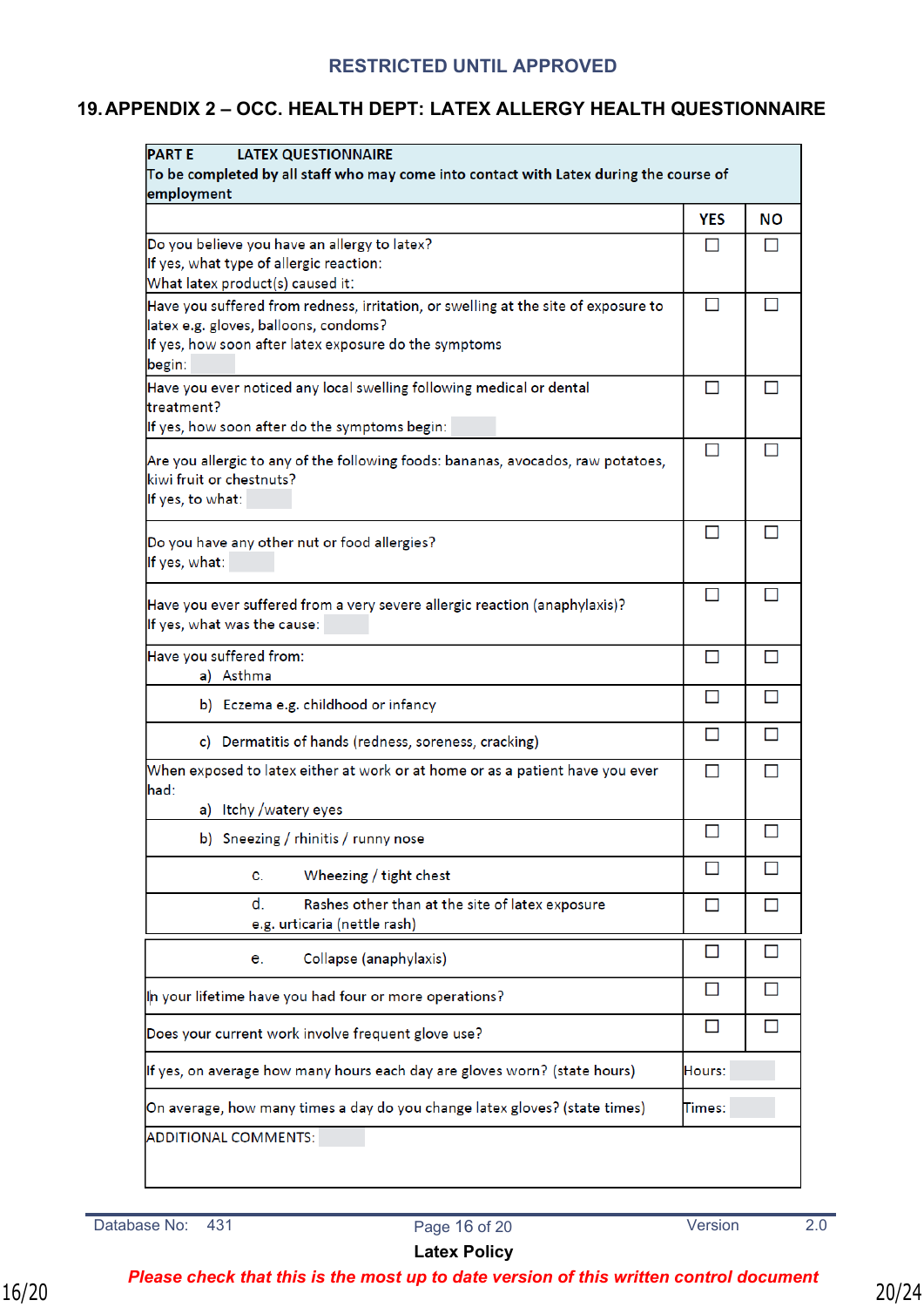### <span id="page-20-0"></span>**20.APPENDIX 3 – COMMON PRODUCTS CONTAINING LATEX**

| <b>Common Medical Devices containing Latex</b> |                          |                                   |  |
|------------------------------------------------|--------------------------|-----------------------------------|--|
| Adhesive tape                                  | Ambu bags                | <b>Band-Aids and similar</b>      |  |
| <b>Bulb syringes</b>                           | Colostomy pouch          | Condom urinary collection devices |  |
| Dental cofferdams                              | Elastic bandages         | Electrode pads                    |  |
| Enema tubing kits                              | Fluid warming blankets   | Gloves - examination and sterile  |  |
| Haemodialysis equipment                        | Mattresses on stretchers | Neonatal incubator                |  |
| <b>PCA</b> syringes                            | <b>Protective sheets</b> | Rubber gloves                     |  |
| Rubber pads                                    | Stethoscope tubing       | Stomach and GI tubes              |  |
| Tourniquets                                    | Urinary catheters        | <b>Wound drains</b>               |  |

| Anaesthesia and Operating Room Equipment |                                    |                                 |  |
|------------------------------------------|------------------------------------|---------------------------------|--|
| Blood pressure cuffs                     | <b>Bile bags</b>                   | Chest drainage units            |  |
| <b>Drapes</b>                            | Electrode pads                     | <b>Endotracheal tubes</b>       |  |
| Epidural catheter injection adapters     | Eye shields                        | Head straps                     |  |
| Injection ports on iv bags               | Laparoscopy insufflation hoses     | Linear/Burr hole drapes         |  |
| Latex cuffs on plastic tracheal tubes    | Latex injection ports on iv tubing | Multidose vial stoppers         |  |
| Needle counting systems                  | Naso-pharyngeal airways            | Oral-pharyngeal airways         |  |
| Porous tape                              | Penrose tubing                     | <b>Rubber suction catheters</b> |  |
| Rubber breathing circuits                | <b>Rubber ventilation bellows</b>  | <b>Rubber masks</b>             |  |
| <b>Rubber tourniquets</b>                | <b>Surgical masks</b>              | Teeth protectors & Bite         |  |
|                                          |                                    | blocks                          |  |

| <b>Miscellaneous Products Containing Latex</b> |                     |           |
|------------------------------------------------|---------------------|-----------|
| Adhesive tape                                  | Condom              |           |
| Camera eyepiece                                | Diaphragm           | Dummies   |
| Household work gloves                          | Paint               | Raincoats |
| Shower cap                                     | Tennis/squash shoes |           |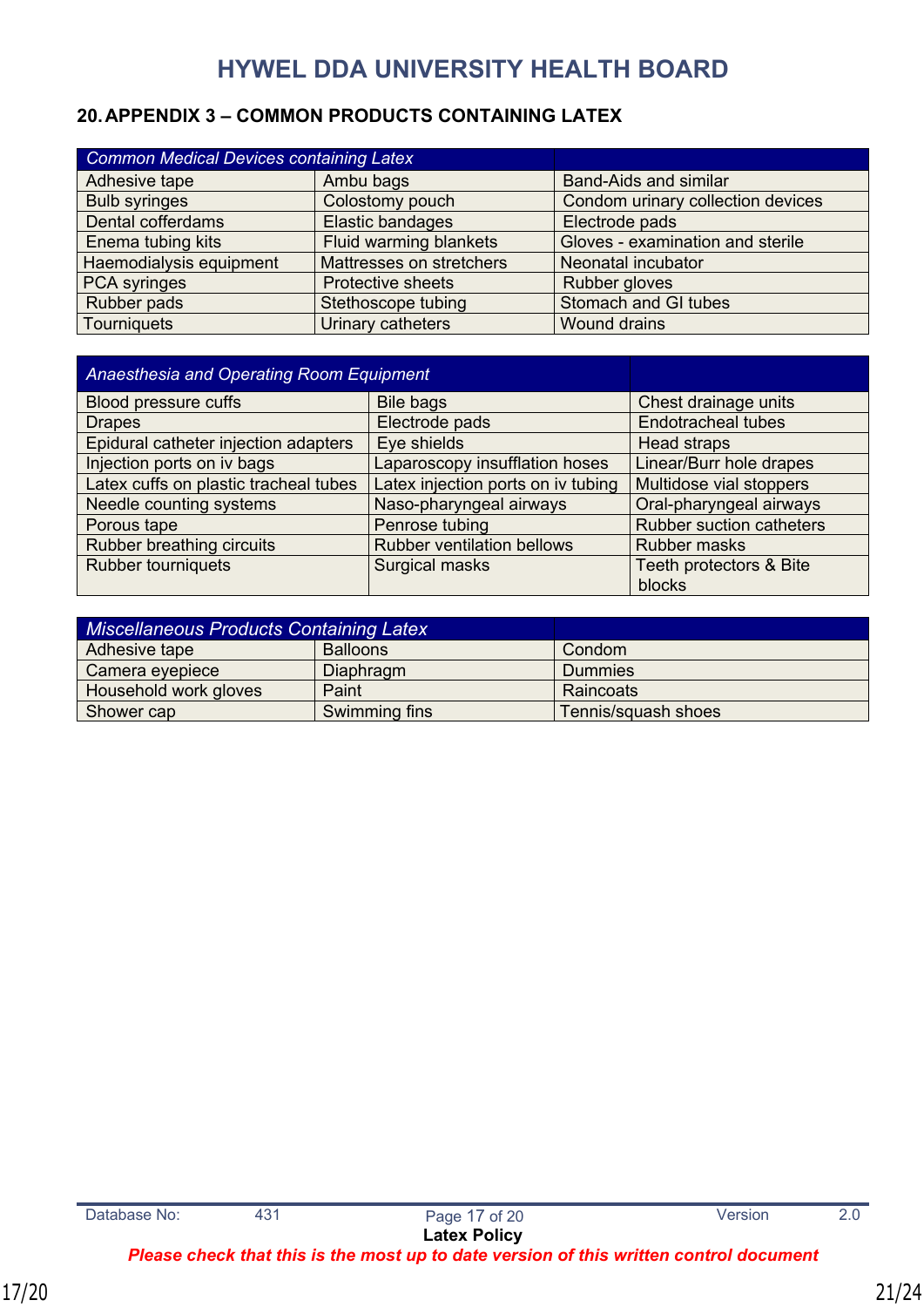### <span id="page-21-0"></span>**21.APPENDIX 4 - GLOVE GUIDELINES**

### **The purpose of wearing gloves is**:

- i) To protect the hands from contamination with a patient's blood/body fluids.
- ii) To protect the patient from any micro-organisms present on the skin of the hands and to minimise cross-infection.

#### **NB. Gloves must be changed between performing each procedure/examination. Hands must always be washed and dried thoroughly after wearing gloves.**

| <b>GLOVE TYPE</b>        | <b>APPLICATION</b>                                                    |
|--------------------------|-----------------------------------------------------------------------|
| <b>Surgeons Sterile</b>  | Asepsis/Surgery/Invasive procedures e.g.:<br>٠                        |
| Latex or                 | <b>Theatres</b><br>$\overline{\phantom{a}}$                           |
| combination, e.g.        | <b>Labour Suites</b><br>$\overline{\phantom{a}}$                      |
| latex/hydrogel           | <b>Minor Surgery</b><br>-                                             |
|                          | Radiology Invasive Procedures<br>$\blacksquare$                       |
|                          | Sterile pharmaceutical preparations<br>$\overline{a}$                 |
| <b>Surgeons Sterile</b>  | For use with above procedures on Latex Sensitive patients and staff   |
| Synthetic                |                                                                       |
| <b>Sterile Latex</b>     | All aseptic nursing/medical procedures e.g.<br>Ξ                      |
| (examination)            | Insertion and removal of catheter lines<br>$\overline{\phantom{a}}$   |
|                          | Wound care/biopsies<br>$\qquad \qquad \blacksquare$                   |
|                          | Tracheostomy care<br>-                                                |
|                          | Interrupting closed systems<br>-                                      |
|                          | intravenous lines<br>$\qquad \qquad$                                  |
|                          | urinary catheters                                                     |
|                          | Removal of sutures/drains/clips<br>-                                  |
|                          | Suction of airways<br>۰                                               |
| <b>Sterile Synthetic</b> | For use with above procedures on Latex Sensitive patients and staff   |
| (examination)            |                                                                       |
| Non-sterile Latex        | For all Non-sterile procedures<br>п                                   |
| (examination)            | Personal protection when in contact with blood/body fluid/mucous<br>п |
|                          | membranes                                                             |
|                          | Prevention of cross-infection e.g.<br>٠                               |
|                          | Venepuncture /IV cannulation/IM<br>٠                                  |
|                          | Removal of peripheral IV cannula<br>-                                 |
|                          | Catheter care/emptying bag<br>-                                       |
|                          | Stoma care                                                            |
|                          | Potential of hand contamination with blood /body fluids               |
|                          | Enemas/suppositories                                                  |
|                          | Handling clinical waste<br>-                                          |
|                          | Handling wet/soiled linen                                             |
|                          | Specimen collection<br>-                                              |
|                          | <b>PV/PR</b> examinations<br>-                                        |
|                          | Inserting NG tubes                                                    |
|                          | Laboratory staff use                                                  |
|                          | Eye/mouth care                                                        |
|                          | Direct contact with patient with communicable infection<br>-          |
|                          | Handling contaminated equipment<br>$\overline{\phantom{a}}$           |
|                          | Administering Cytotoxic therapy                                       |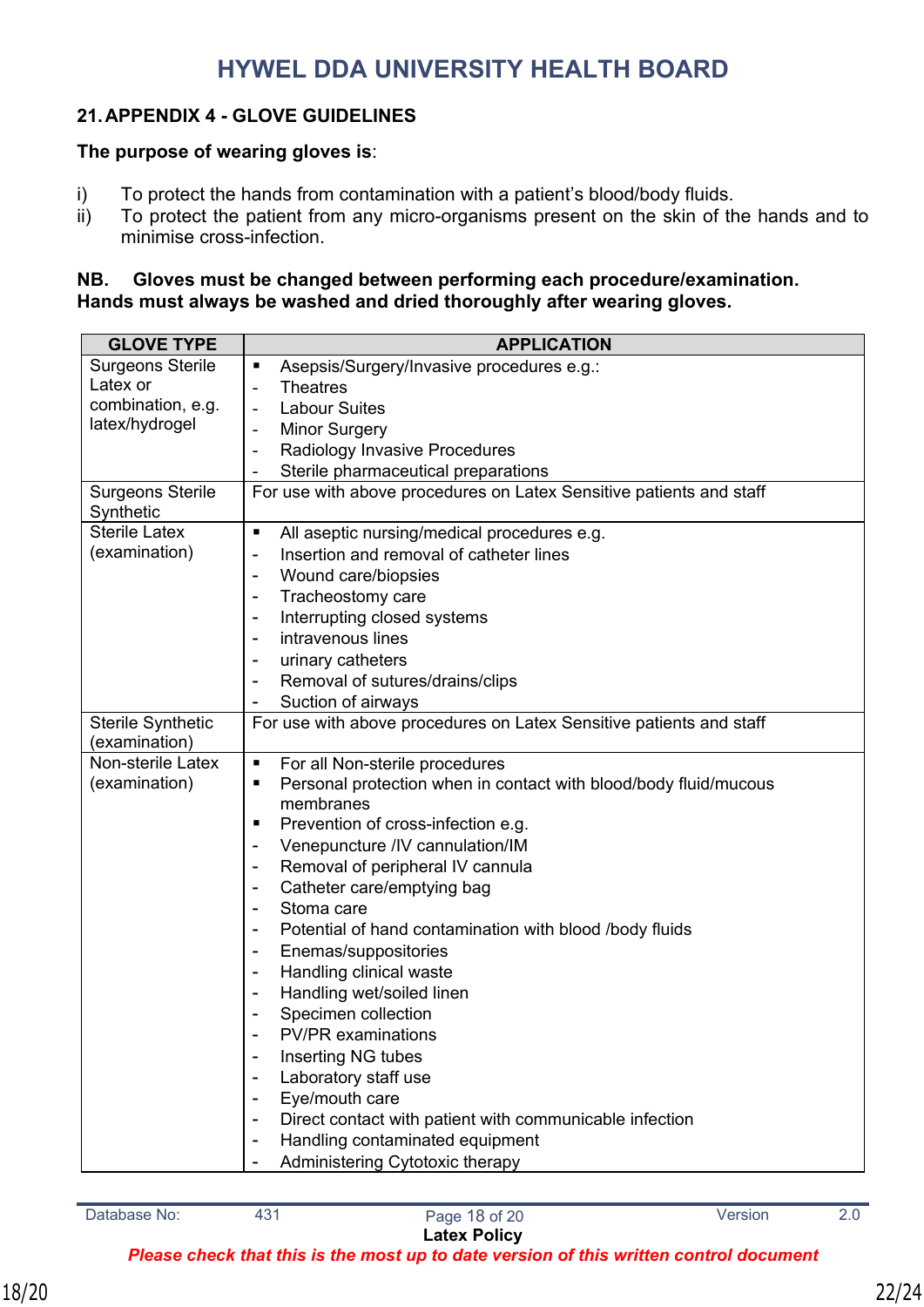| Non-sterile<br>(examination)<br>Synthetic (e.g.<br>Nitrile) | Latex Sensitive patients and staff       |
|-------------------------------------------------------------|------------------------------------------|
| Polythene non<br>sterile                                    | <b>Catering Department</b>               |
| Domestic<br>(Marigold)/Nitrile                              | Cleaning                                 |
| <b>Heavy Duty</b><br>Rubber (Nitrile)                       | Handling toxic chemicals/pharmaceuticals |

For further information please refer to the following HDdUHB Policy and Procedure documents: 149 – Hand Hygiene Policy

151 – Personal Protective Equipment (PPE) Policy and Procedure